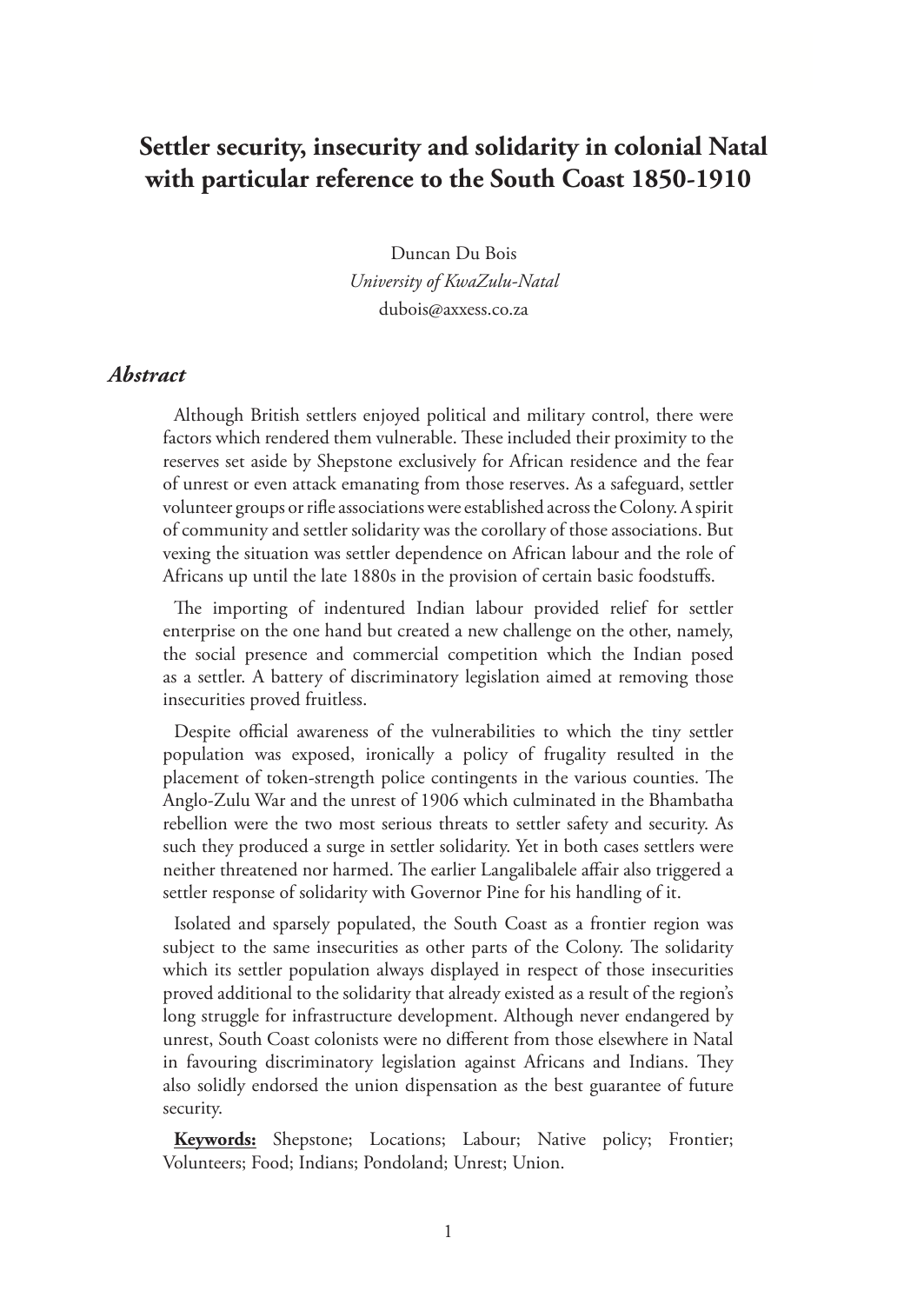## **Introduction**

Throughout the colonial dispensation, a sense of vulnerability pervaded white settler communities in Natal. This happened not only because they constituted a racial minority which was never greater than eight percent of the total population,<sup>1</sup> but also because of their dependence on local African labour and their proximity to the tracts of land set aside by Theophilus Shepstone as locations for Africans. Settlers were also dependent on Africans and later on Indian settlers for much of their food supply. This article seeks to track that sense of insecurity by focusing on a particular region, namely, the South Coast. However, before embarking on that review it is necessary to provide a contextual outline.

The settler mind-set which prevailed in the 1850s and beyond was the product of experiences which included frontier wars in the Eastern Cape and the atrocities against settlers there; also the murder of Piet Retief and his party. Cape Governor Sir Benjamin D'Urban had referred to the Xhosa as "irreclaimable savages".2 As such, there was a determination to establish settler domination and supremacy which, as Niall Ferguson points out with regard to the 1857 mutiny in India, the Morant Bay rebellion in Jamaica in 1865 and the Boer challenge in South Africa 1899-1902, "the British response was brutal".3 Moreover, the pervasive political imperialism of the Victorian age was such that "nearly every nineteenth-century writer was extraordinarily aware of the fact of empire," as Edward Said has stated.<sup>4</sup>

Shepstone was directly responsible for African administration in Natal from 1846 to 1876. His location system as Norman Etherington depicted on a map,5 – a patchwork of ten reserves set aside for exclusive occupation by Africans as recommended by the Locations Commission in March 1847 – triggered a debate over land which persisted throughout the colonial period and beyond. As Jeff Guy, has explained, the contradictions between Natal's settler ideology and economic reality "were no more vividly revealed than in

<sup>1</sup> *Colony of Natal Statistical Year Book,* 1907, p. 3.

<sup>2</sup> A Lester, "'Otherness' and the frontiers of empire: The Eastern Cape colony 1806-1850"*, Journal of Historical Geography,* 24, 1 January 1998, pp. 9-13.

<sup>3</sup> N Ferguson, *Empire: How Britain made the modern world* (Penguin Group, Melbourne, 2008), p. xxii.

<sup>4</sup> EW Said, *Orientalism* (Routledge & Kegan Paul, London, 1978), p. 14. Arising from his tour of South Africa in 1877, Anthony Trollope, a prolific novelist of the Victorian era, published a two volume work in which he supported the idea of white supremacy on the basis that it was necessary to "civilise" the indigenous African. JH Davidson (ed.), *Trollope's South Africa* (A Balkema, Cape Town, 1973), p. 455.

<sup>5</sup> N Etherington, *Preachers, peasants and politics in SE Africa: African Christian communities in Natal, Pondoland and Zululand* (Royal Historical Institute, London, 1978), p. 7.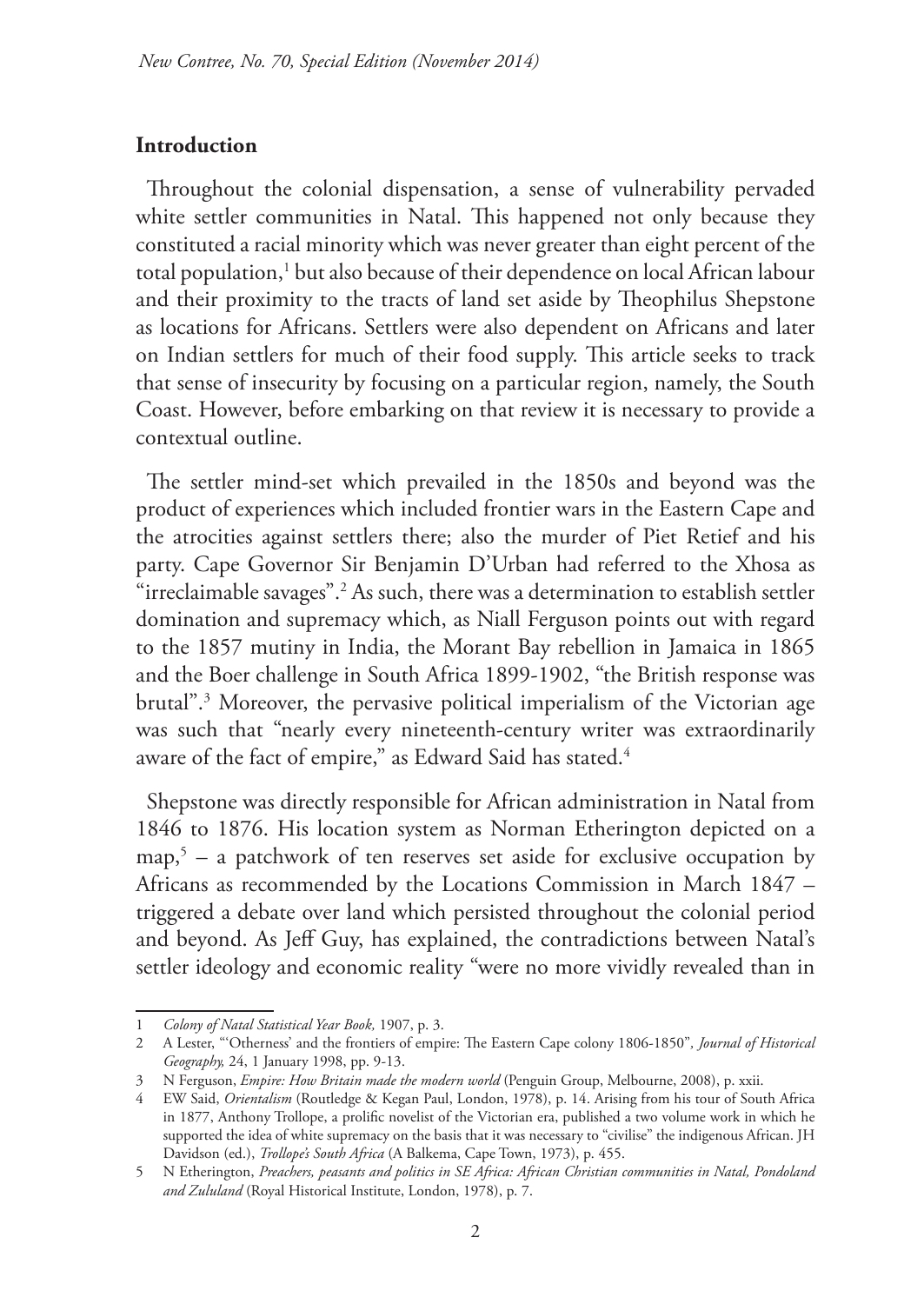the debate over land". By 1877, although Africans, who numbered 290,000, had only two million acres reserved for them; six million acres were reserved for white settlers whose numbers scarcely exceeded 22,000 at that time while the remaining four million acres of the Colony were left unoccupied and uncultivated.6 But, as Guy emphasizes, that was not the only reality of the skewed land allocation: in 1851 Shepstone estimated that two-thirds of the African population lived outside the reserves allocated to them. They dwelled on private land or Crown land.7

As a region for European settlement, Alexandra County was particularly fragmented due to the presence of several African and mission reserves. These included the Amahlongwa, which occupied 7,464 acres; Ifafa (7,500 acres), Mtwalumi (13,407 acres), Mzumbe (8,000 acres); and Equeefa College (3,000 acres).8 The proximity and presence of those reserves to white settlements and farms induced a sense of vulnerability for settlers. That was inevitable given the vast disparity in numbers between the settler population and the indigenous Africans.9 In addition to those reserves, there was the land of Mnini and the Thuli people, which were given to them as compensation when they were relocated from the Bluff peninsula. This extended from the Lovu River southwards to the Mkomanzi River. In 1859 Robert Mann described Mnini's lands as "composed of green hills and wooded valleys, interspersed with kraals of beehive-like huts and mealie grounds".<sup>10</sup> But territorially Mnini's land reserve isolated white settlement south of the Mkomanzi from the rest of the colony. In that respect, white settlement on the South Coast was unique. There was also a geographical dimension to the region's isolation and separation: it was traversed by more than twenty rivers which were not bridged until the arrival of the railway from 1897. Travel and transportation to and from the South Coast was, therefore, very slow and expensive.<sup>11</sup>

<sup>6</sup> J Lambert, *Betrayed trust: Africans and the state in colonial Natal* (University of Natal Press, Pietermaritzburg, 1995), p. 77, notes that when Crown lands were opened up for sale between 1878 and 1890, land-owning by Africans increased from 17,366 to 67,077 acres.

<sup>7</sup> J Guy, *Theophilus Shepstone and the forging of Natal* (UKZN Press, Scottsville, 2013), pp. 463-464; C Bundy, *The rise and fall of the South African peasantry* (David Philip, Cape Town, 1988), p. 170; *Colony of Natal Statistical Year Book,* 1907, p. 3.

<sup>8</sup> *Natal Mercury,* 8 August 1871.

<sup>9</sup> In 1864 the number of Africans in the area between the Mkomanzi and the Mzimkulu rivers – known as Alexandra County from 1865 – was put at 12,000. The white population was just 361. PAR CSO 214, No 144, 18 January 1865. By 1885 that disparity was even greater: 26,580 Africans; 628 whites. *Natal Blue Book,* 1885, p. T4.

<sup>10</sup> R Mann, *The Colony of Natal* (Jarrold & Sons, London, 1859), p. 79.

<sup>11</sup> In 1860 it was stated that the cost of transport from Durban to Umzinto was nearly three times more expensive than from Durban to Pietermaritzburg even though the distances were almost the same. *Natal Mercury,* 5 April 1860.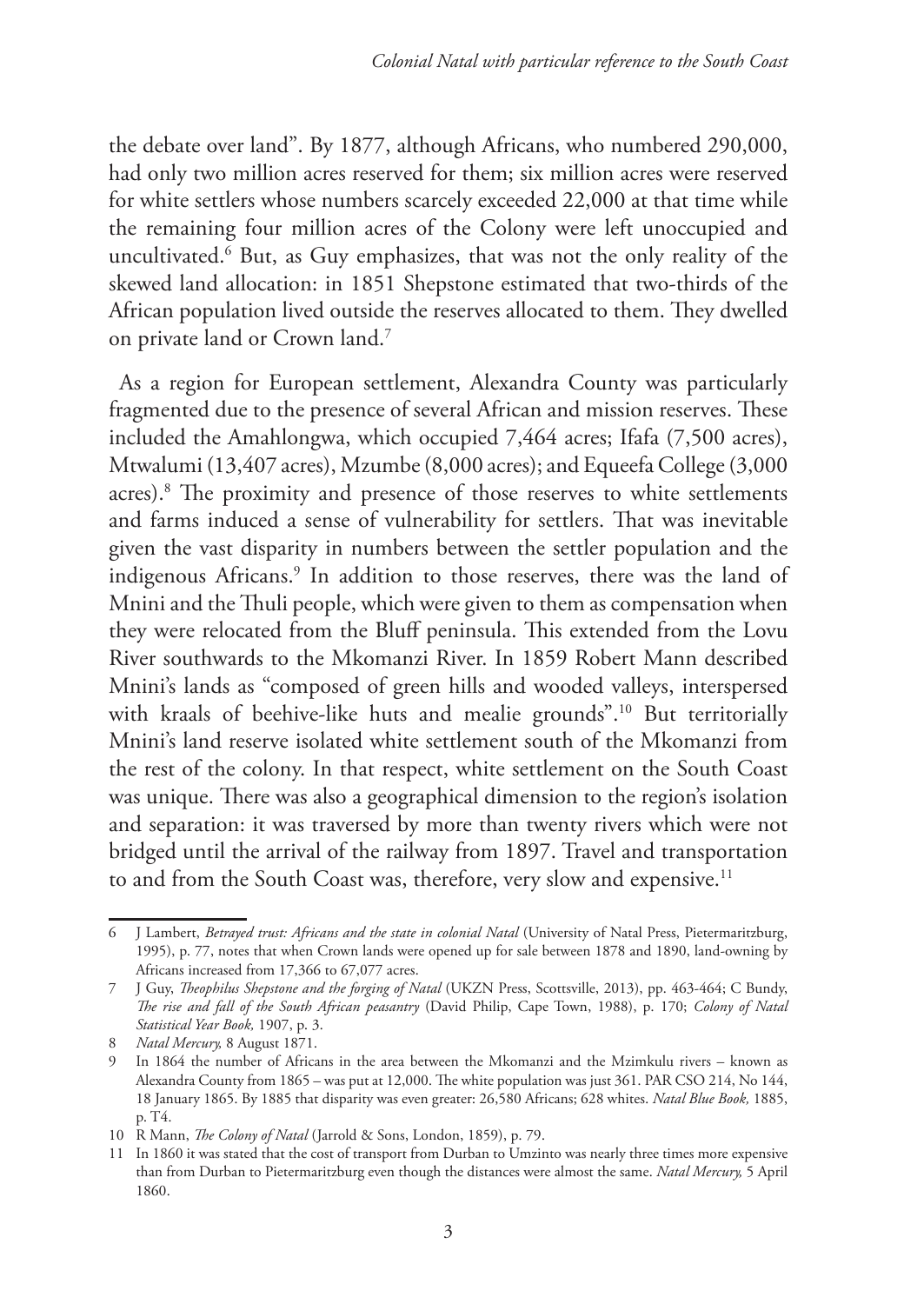## **Volunteer corps**

Given the fact that the military garrison was confined to Pietermaritzburg and that the numbers of men attached to the Natal Mounted Police, which was founded only in 1873, were quite inadequate for the vast areas they had to cover. In 1887 they numbered only 180 men.<sup>12</sup> The formation of local defence units, therefore, was recognized as essential to settler security. Ordinance 11 of 1855 promoted the establishment of Volunteer Corps amongst settler communities particularly where settler communities were small and isolated and situated in close proximity to African reserves.

Before Crown land grants were made in the area south of the Mkomanzi River, the Isipingo district constituted the southern frontier of the settler presence in Natal. Mindful of their proximity to the Mnini and Mlazi African reserves and their relative isolation from the village of Durban, in 1856 settlers formed an informal rifle club. Although their safety and security was never threatened, in 1861 they petitioned the Acting Governor, Major Williamson, for Government assistance to erect a fort for their cattle "to prevent them being stolen by natives". Their request was ignored.<sup>13</sup>

A wave of insecurity spread through the Colony in July 1861 when it was reported that Cetshwayo's impis were massing along the Thukela border with Natal and that an invasion was imminent.<sup>14</sup> Although by August it was clear that no Zulu attack was going to take place and in any case Isipingo was remote from any such threat, Isipingo settlers nonetheless made formal application in terms of Ordinance 11 of 1855 for the formation of a Volunteer Corps.<sup>15</sup> On 19 November 1861, Governor Scott proclaimed the founding of the Isipingo Rifle Corps. Dick King was appointed Captain.16

The first Volunteer Corps established south of Isipingo were at Umkomaas and Umzinto early in 1860.<sup>17</sup> Described as a "beautiful wilderness",<sup>18</sup> the territory south of the Mkomanzi River was a sparsely settled, remote frontier area. By 1865 the two rifle clubs had amalgamated to form the Alexandra Mounted Rifles.19In December 1864 the settler defence line was extended to

<sup>12</sup> EH Brookes and C de B Webb, *A history of Natal* (University of Natal Press, Pietermaritzburg, 1965), pp. 22, 166.

<sup>13</sup> *Natal Star,* 26 January 1861; PAR CSO 129, 260, 15 February 1861.

<sup>14</sup> J Guy, *Theophilus Shepstone...,* pp. 284-285.

<sup>15</sup> *Natal Mercury,* 23 July 1861.

<sup>16</sup> Natal Colony, *Government Notice,* 139, 1861.

<sup>17</sup> *Natal Mercury,* 16 February 1860.

<sup>18</sup> *Natal Almanac and Yearly Register,* 1863, p. 42.

<sup>19</sup> *Natal Government Gazette,* 17(971), 12 September 1865.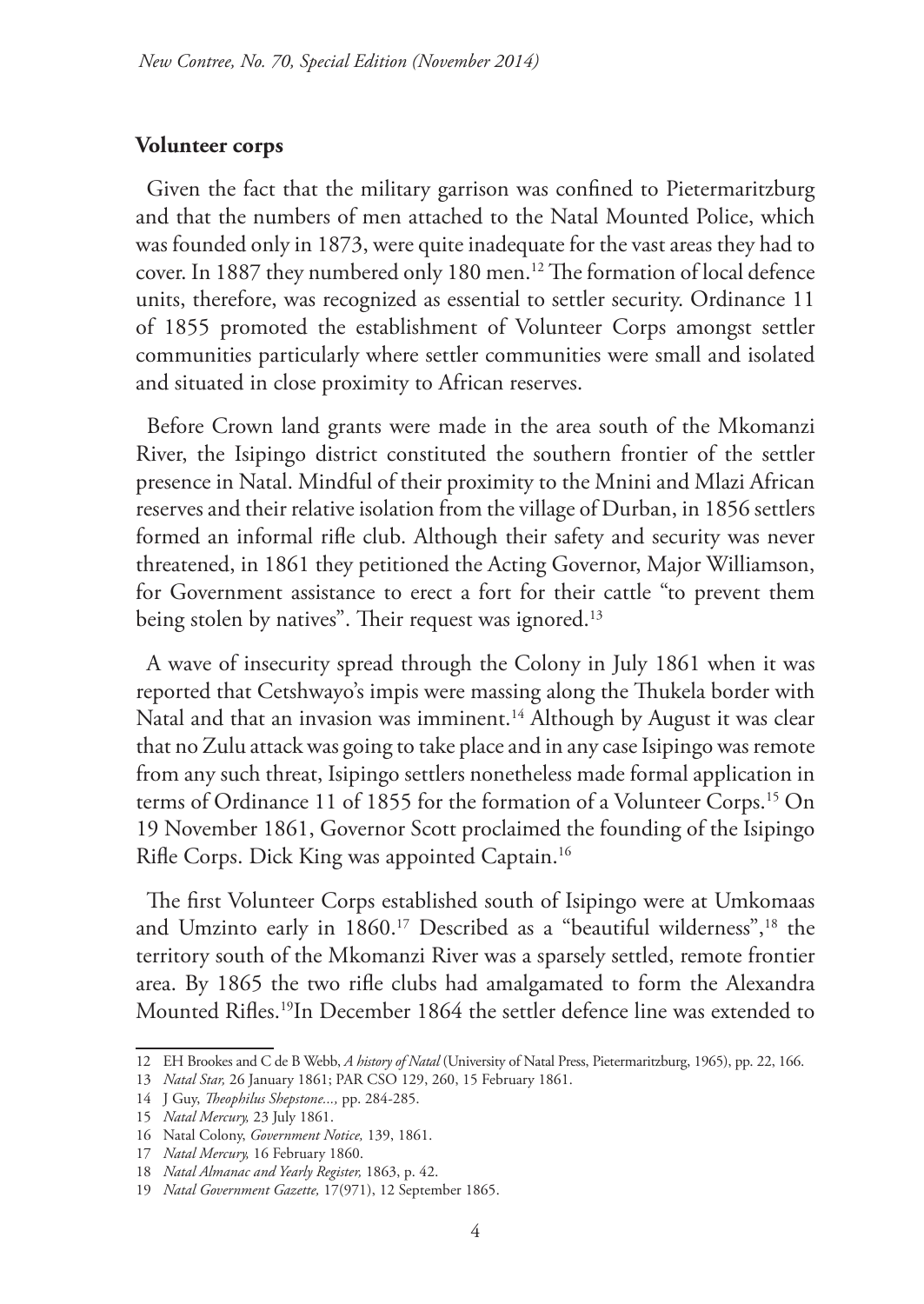the Mzimkulu River, then the southern boundary of Natal, with the formation of the Ifafa Mounted Rifles.20 These associations also provided social cohesion amongst settlers and shooting competitions were also convivial occasions. At the inter-club shooting contest between Isipingo and Lower Mkomanzi on Canonby estate in July 1864, post-competition festivities flourished late into the night.<sup>21</sup> The shooting skills of the men also went on show at what were called "annual amusements" held at Park Rynie over a weekend in July. Along with horse races and athletic events, these family occasions were first held in 1863 and proved the social highlight of the South Coast for many years.<sup>22</sup>

Involvement was taken very seriously. With a membership of 57 in 1866, it included almost every able-bodied male settler in Alexandra County.23 Regular monthly drilling exercises were held often lasting two days.<sup>24</sup> In May 1868, for example, a five-day camp was held which included "skirmishing" on foot and target shooting.<sup>25</sup> The ready acceptance of the need for an organization such as the Alexandra Mounted Rifles and the enthusiasm displayed for its activities would seem to indicate a mind-set which recognized the vulnerability of settlers to possible uprisings or unrest on the part of the indigenous population. In any event, the volunteer corps promoted settler solidarity which, in the case of the South Coast, enjoyed a sustained existence as a result of the region's long struggle with the colonial Government for infrastructure development.<sup>26</sup>

## **Solidarity**

Governor Scott had noted a "coercive disposition" by colonists towards the African population.<sup>27</sup> Although incidents of confrontation between settlers and members of the local African population seem to have been rare, there was

<sup>20</sup> *Natal Government Gazette,* XVI(932), 20 December 1864.

<sup>21</sup> *Natal Mercury,* 12 July 1864. See also: *Natal Mercury,* 10 July 1863.When the Buffalo Border Guard assembled for its annual shooting competition in 1878 in the Dundee area of Northern Natal, the large number of spectators who were present turned the occasion into a social one. JPC Laband, PS Thompson with S Henderson, *The Buffalo Border 1879: The Anglo-Zulu War in Northern Natal* (Research Monograph No. 6, University of Natal, Durban, 1983), p. 103.

<sup>22</sup> *Natal Mercury,* 5 July 1866; 9 July 1867; 11 July 1868.

<sup>23</sup> PAR CSO 264, 43, 28 February 1867.

<sup>24</sup> *Diary of David Chalmers Aiken* (Old House Museum, Aliwal St, Durban, Ref. 581), 5 August 1867.

<sup>25</sup> *Aiken diary*, May 1868, p. 24.

<sup>26</sup> Thirty seven years elapsed before the first bridge over the Mkomanzi River was opened to rail traffic in September 1897.

<sup>27</sup> *Natal Mercury,* 22 March 1864.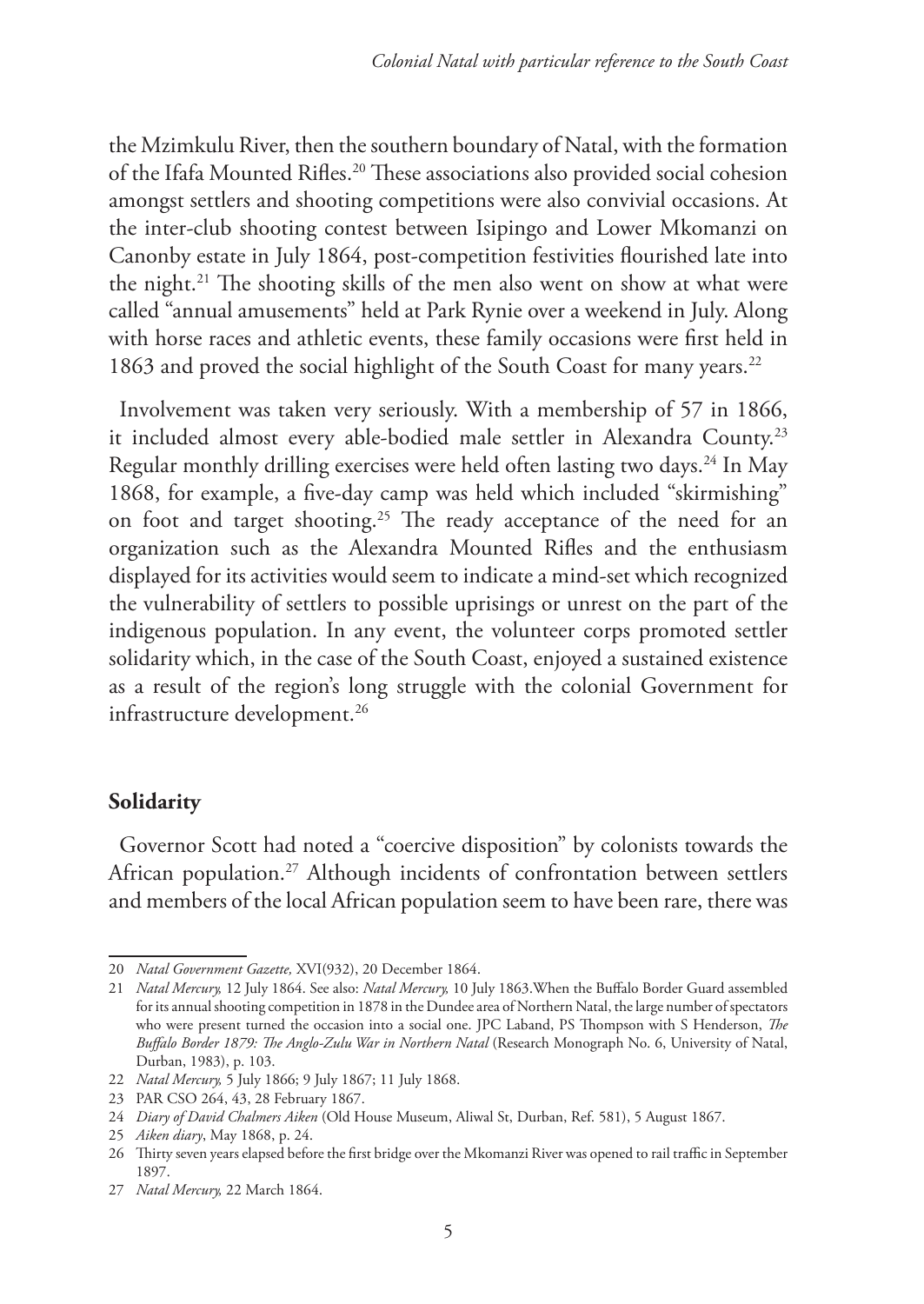one which aroused settler solidarity against Dunbar Moodie, the Alexandra County Resident Magistrate. William Joyner and his son Murdo were fined £4 and £1 respectively in October 1862 by Moodie for provocation and assault on a group of Africans. Joyner claimed that the Africans were trespassing on his property and had been carrying assegais. Moodie fined the Africans £2 each for "aggression".28

However, Moodie's attempt to carry out his duties without fear or favour and to uphold justice and fairness produced a backlash amongst South Coast settlers. Primarily this arose from his refusal to allow Joyner the right to appeal his sentence and Moodie's statement that his verdict was based on "my law". Joyner appealed for justice by publicising his case in the *Natal Mercury.* The response was an overwhelming demonstration of settler solidarity with Joyner: two petitions were compiled, one containing 54 signatures from Isipingo settlers; the second one was signed by 44 settlers in the Umzinto district. The Isipingo petition requested the Governor to reverse the verdict against Moodie on the grounds that it was "unjust and dangerous in its tendencies."29 The Umzinto one called for Moodie to be removed as Magistrate.<sup>30</sup> In addition, two public meetings (Isipingo and Umzinto) were held, strong editorial backing for Moodie was provided by the *Mercury* and a residents' association was formed in the Umzinto district "for the conservation of the rights of private property." Specifically, the new association demanded clarity from the Government on the rights of property owners as regards trespassing, hunting and grass-burning by Africans.<sup>31</sup>

In a leader article published on 11 November 1862, the *Mercury* asserted that Joyner was guilty only of "maintaining the inviolability of his property and resisting unlawful intrusion." In sarcastic vein it stated that the saying about "the Englishman's house being his castle" appeared no longer applicable in Natal as "settlers had no right to obstruct armed kaffirs whenever they choose to traverse."32 Responding to the furore, Colonial Secretary David Erskine said "it would be manifestly unjust to Mr Moodie were his Excellency to express any want of confidence in the officer before proof is afforded that he has committed an error and proved his inability to administer the laws of the

<sup>28</sup> *Natal Mercury,* 24 October 1862.

<sup>29</sup> *Natal Mercury*, 7 November 1862.

<sup>30</sup> *Natal Mercury,* 14 November 1862; PAR CSO 161, 2032, 8 November 1862.

<sup>31</sup> *Natal Mercury,* 25 November 1862.

<sup>32</sup> Whether John Robinson, as editor of the *Mercury,* would have written such an editorial is a matter of conjecture. But what is certain is that he did not pen this particular editorial as he was overseas at the time. T Wilks, *For the love of Natal: The life and times of the Natal Mercury* (Robinson and Co., Pinetown, 1977), pp. 44-45.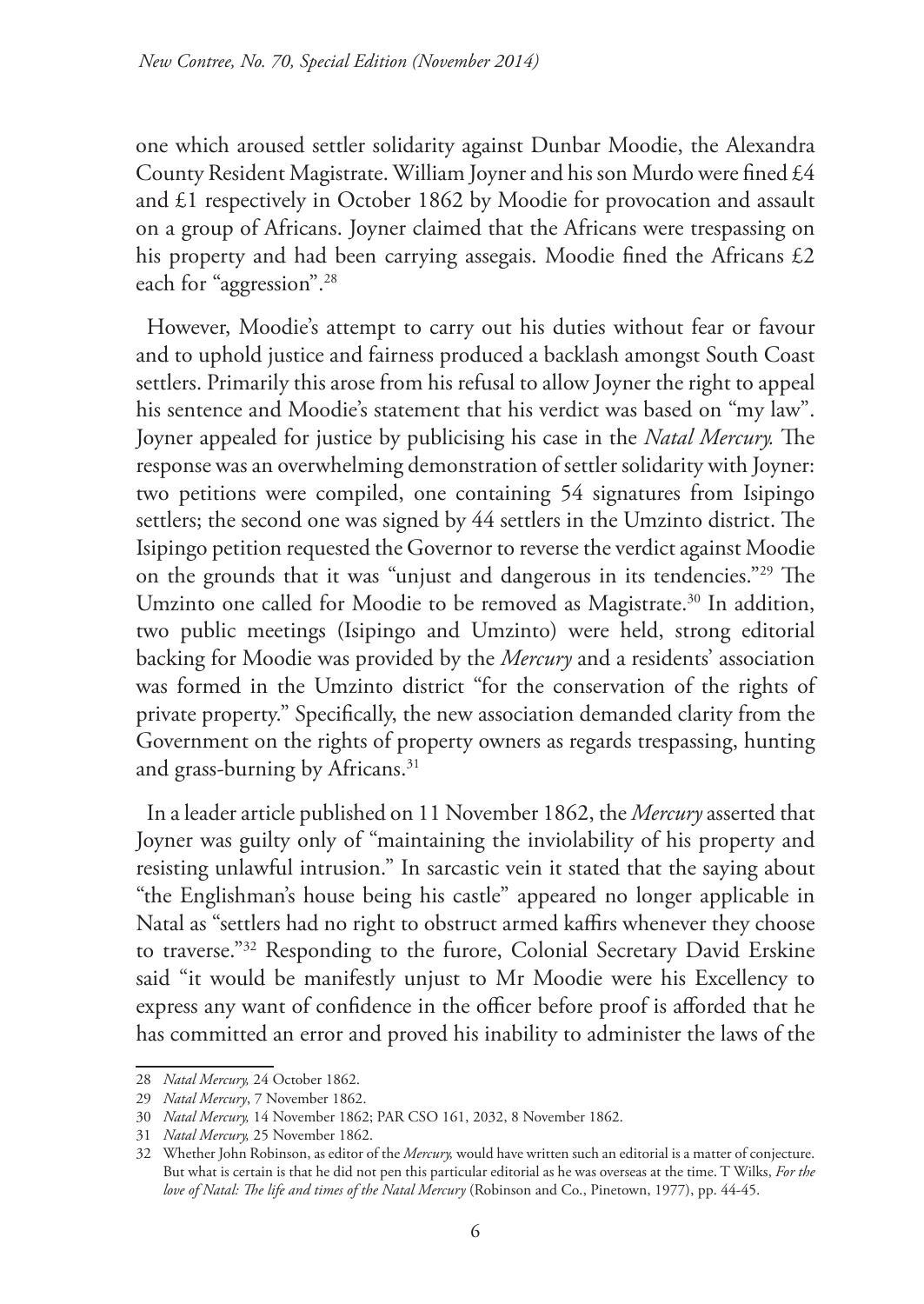Colony".33 However, the strident nature of the issue and the settler solidarity expressed with Joyner was not sustained and quietly died away. Nothing further was heard from the property rights association in Umzinto. There was no new surge of support for Joyner when on 9 December 1862, Magistrate Moodie fined him £10 for obstructing the passage of cattle belonging to Africans and for intending to seize five head of cattle by force.<sup>34</sup>

The Joyner case demonstrated the existence of settler cohesion. It also highlighted their inherently ethnocentric mind-set and their perceived need to preserve the "alienness of the ruling group," as Tim Keegan and Partha Chatterjee have remarked in their respective studies of colonial times.<sup>35</sup> Nonetheless, the Joyner's confrontational conduct was exceptional as far as the South Coast region was concerned, and would seem to negate Robert Morrell's contention that frontier settlers were a law unto themselves.<sup>36</sup> Indeed, settler relations with the local African population in Alexandra County were harmonious. David Aiken's diary which covered the years from 1867 to 1870 suggests that a good rapport existed between settlers and local African homesteads in the Umzinto area. The frequent social visits Aiken made after dark to his neighbours, often several miles from his home, would appear to indicate that a general sense of safety and security prevailed. That rapport extended to trade links with African homesteads. Aiken frequently purchased oxen or sacks of maize from them or exchanged a horse for a bull.

## **Minimal security**

Notwithstanding the continued disparity in numbers between settler and indigenous populations, Governor Robert Keate's decision in 1868 to seek the disbanding of the volunteer corps was meant as a temporary measure. The severe economic downturn of the mid-1860s compelled the adoption of austerity measures. In trimming Government expenditure all round, Keate argued for "the discontinuance for the present, as far as possible, of all outlay connected with the volunteer corps".37

<sup>33</sup> PAR CSO, 161(2037), 27 November 1862; *Natal Mercury,* 16 December 1862.

<sup>34</sup> *Natal Star,* 8 January 1863.

<sup>35</sup> T Keegan, *Colonial South Africa and the origins of the racial order* (David Philip, Cape Town, 1996), p. 281; P Chatterjee, *The Nation and its fragments: Colonial and postcolonial histories* (Princeton University Press, Princeton, 1993), p. 18.

<sup>36</sup> R Morrell, *From boys to gentlemen: Settler masculinity in Colonial Natal 1880-1920* (Unisa Press, Pretoria, 2001), p. 14.

<sup>37</sup> *Natal Government Gazette,* 20(1121), 18 June 1868.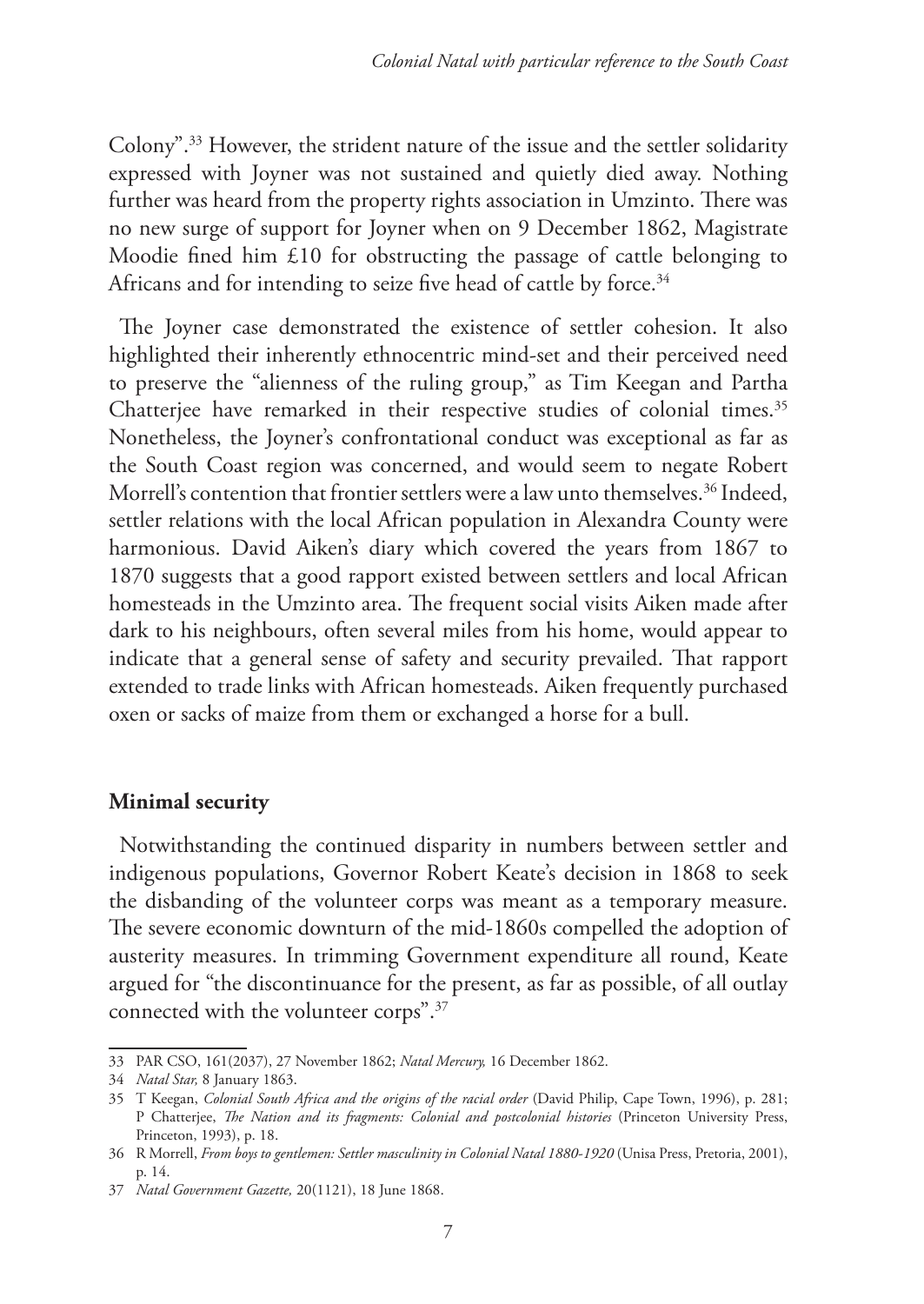Following the migration of settlers south of the Mkomanzi in 1858, Isipingo ceased to be the southern frontier of settler presence. That factor along with the negative effects of the economic downturn was probably influential in the decision of Isipingo settlers to disband their volunteer corps in 1868.<sup>38</sup> In Alexandra County, however, no such thinking pervaded the Alexandra Mounted Rifles<sup>39</sup> which continued to exist until it was incorporated into the Border Mounted Rifles in the late 1890s.

The annexation of Alfred County came about after a protracted exchange of correspondence between Natal, the British High Commissioner in Cape Town and the Colonial Office in London. Ongoing unrest in the territory south of the Mzimkulu river known as "Nomansland," motivated Governor Scott to urge the British Government to annex it to Natal so that a British presence in the area would put an end to what the *Natal Mercury* somewhat exaggeratedly described as "a refuge for the destitute where crime, licence and vice in all its forms find a fit and safe sanctuary".40

 Style rather than substance characterised Britain's formal annexation of Alfred County on 1 January 1866. Acting Lieutenant Governor Colonel John Jarvis Bisset together with members of the Colonial Executive assembled on the banks of the Mtamvuna River while a contingent of 20 men from the Royal Artillery and the 99<sup>th</sup> Regiment delivered a 21-gun salute in the presence of Griqua chief Adam Kok who was accompanied by 200 mounted men.41*Mercury* editor, John Robinson claimed that the deployment of this British military force provided an appropriate signal of British intentions in respect of the maintenance of law and order.<sup>42</sup> Yet once Bisset's little force had withdrawn, the means which the new Resident Magistrate, Lieutenant HK Wilson, had at his disposal to enforce British authority was laughable: just two white constables whom he described as "perfectly useless".<sup>43</sup> By 1872 that "force" comprised one white constable assisted by eight Africans<sup>44</sup> to police an area of  $1,544$  square miles.<sup>45</sup> It is of note, however, that small police

<sup>38</sup> Natal Colony, *Government Notice,* 72, 1868.

<sup>39</sup> When Major Dunbar Moodie resigned as Commanding Officer of the AMR in 1868, Lewis Reynolds was appointed in his place. *Natal Mercury,* 7 November 1868.

<sup>40</sup> *Natal Mercury,* 22 April 1865.

<sup>41</sup> Select document, No. 25, presented to the Natal Legislative Council, 6 July 1866. Bisset to Cardwell 16 January 1866, pp. 89-91.

<sup>42</sup> J Robinson, *A life time in South Africa: Being the recollections of the first premier of Natal* (Smith, Elder & Co. London, 1900)*,* p. 226.

<sup>43</sup> PAR CSO 253, 1419, 24 June 1866.

<sup>44</sup> PAR CSO 409, 798, 22 April 1872.

<sup>45</sup> Natal Colony, *Natal Blue Book,* 1886, p. T2.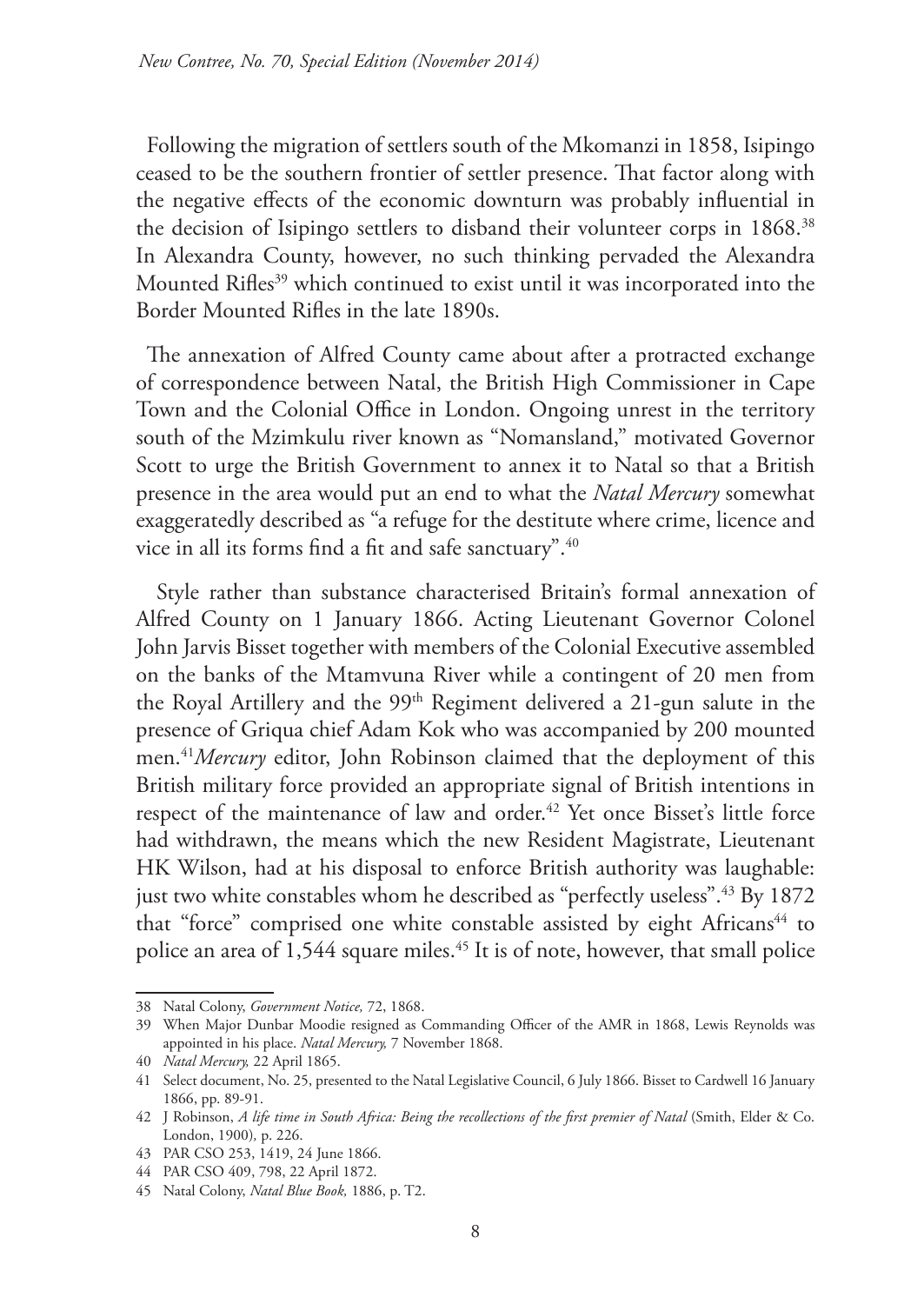contingents were a feature of colonial administration. Umsinga magisterial district, with an African population of 32,000 in 1885, had only "a paltry few native police".46

Despite the frugality of the Natal Government in establishing an official presence in Alfred County – further illustrated by its refusal to appoint a Justice of the Peace to assist Magistrate Wilson<sup>47</sup> - there was little crime in the County.48 Settler security prevailed inexpensively without even the formation of a volunteer corps until early in 1884 when the Umzimkulu Mounted Rifles was established.49 Although Alfred County constituted the southern frontier of settler presence, it enjoyed stability until 1885 when stock theft from settler farms in the vicinity of the Pondo border became an issue.<sup>50</sup>

# **The Anglo-Zulu War**

Although settler security was not threatened by the Langalibalele affair of 1873-1874, certainly not on the South Coast, the matter served to demonstrate settler solidarity regarding the Government's actions. In April 1874 a petition signed by almost every male settler in Alexandra County was submitted in support of Governor Benjamin Pine's prosecution of the Langalibalele case.<sup>51</sup>

However, no other event in the annals of colonial Natal exposed the insecurity of settlers to the same extent as the Anglo-Zulu War whilst simultaneously uniting them in solidarity against the perceived threat of Cetshwayo. Panic gripped the settler community across the Colony in the wake of the 22 January 1879 Isandlwana disaster when the British army lost 1,329 men in its greatest military catastrophe since the Crimean War (1853-1856). In Pietermaritzburg colonists were reported "plunged into the deepest mourning;" in Durban all shipping bound for the Cape was "crammed with women and children".<sup>52</sup>

<sup>46</sup> J Giles (Resident Magistrate), *Supplement to the Blue Book for the Colony of Natal* (Killie Campbell Library, Durban, 1885), p. B40.

<sup>47</sup> PAR CSO 268, 14 and 27 March 1867.

<sup>48</sup> PAR CSO 337, No. 1778, 27 August 1869; PAR CSO 340 No. 2072, 29 September 1869.

<sup>49</sup> PAR CSO 922, No. 3307, 19 August 1883. HT Bru-de-Wold enquired about forming a rifle association. He was confirmed as Captain of the Umzimkulu Mounted Rifles in February 1884. *Natal Mercury,* 28 February 1884.

<sup>50</sup> HF Fynn jnr. (Resident Magistrate), *Supplement to the Blue Book for the Colony of Natal* (Killie Campbell Library, Durban, 1885), p. B56.

<sup>51</sup> *Natal Mercury,* 9 April 1874. The daily reports of the Resident Magistrate for Alexandra County invariably described the situation as "perfectly quiet.'" PAR CSO 454, No. 2696, 25 November 1873-10 January 1874.

<sup>52</sup> A Duminy and C Ballard (eds.), *The Anglo-Zulu War: New perspectives* (University of Natal Press, Pietermaritzburg, 1981), p. 65; J Laband and PS Thompson, *Field guide to the war in Zululand and the defence of Natal, 1879,*  (University of Natal Press, Pietermaritzburg, 1983), p. 57.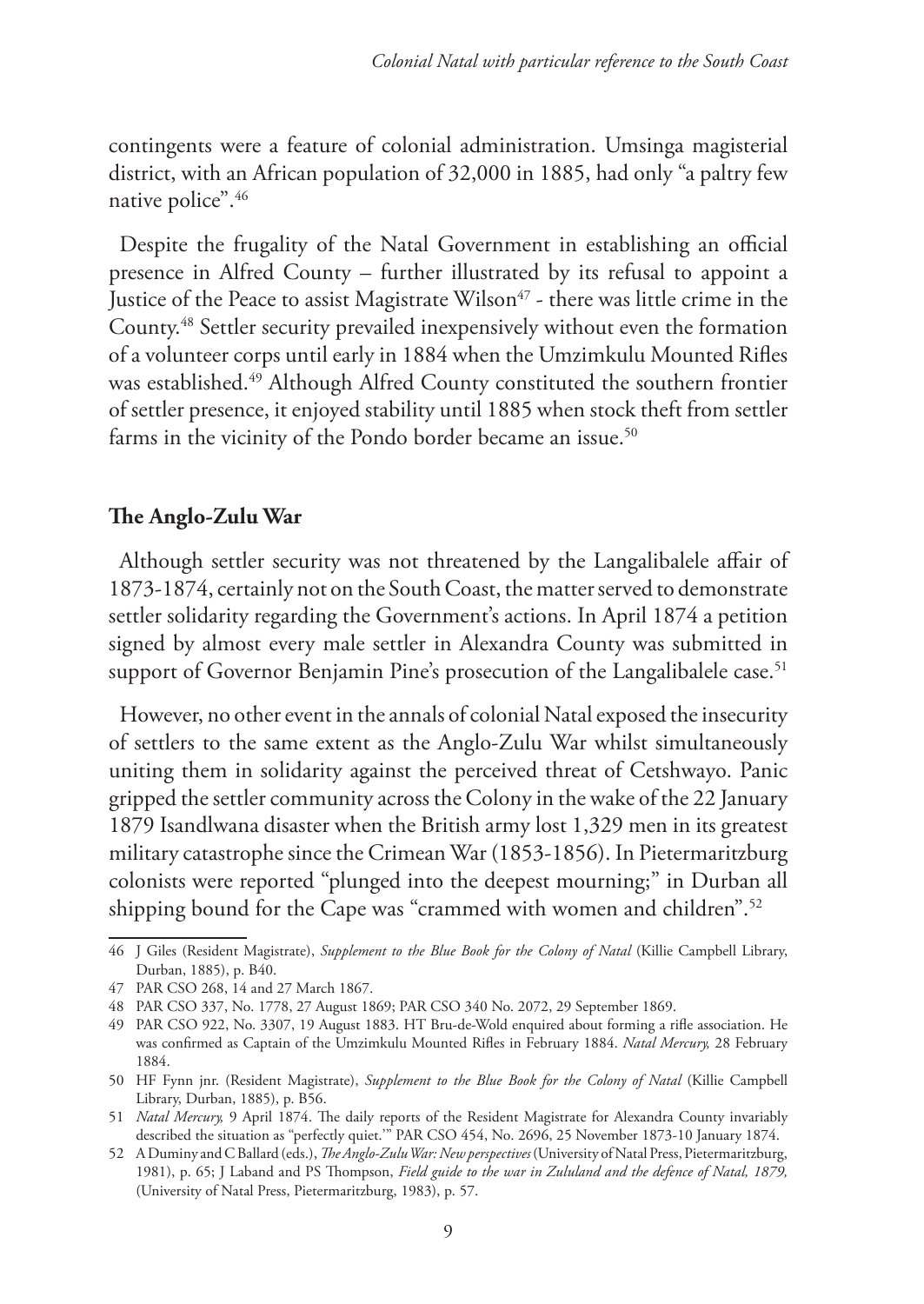In advance of the outbreak of the war, defence matters had become the foremost concern of the Government. In terms of a Proclamation issued on 26 November 1878, Natal was divided up into seven defensive districts.<sup>53</sup> A defence laager was built at Umzinto, as the chief settlement on the South Coast.54 A Colony-wide review of arms found that Umzinto had the only weapons stock south of Durban – a collection of just 50 carbines. The North Coast was hardly better off: Verulam was found to have only 100 Enfield rifles.55 Despite the great distance of Alexandra County from Zululand, the local Commander of Home Defence Corps, Stephen Bent, expressed alarm at the inadequate preparation of the South Coast to withstand an attack or an uprising.<sup>56</sup>

Whilst Bent measured defence in terms of the availability of arms, the real vulnerability of areas such as the South Coast was a result of the deployment of settlers to "the front". Thirty members of the Alexandra Mounted Rifles were away for ten months on war duty.<sup>57</sup> As John Robinson later wrote, the towns and villages of Natal were "practically defenceless… all the available forces were across the (Zululand) border." The vulnerability of the Colony, he noted, was illustrated by the fact that "there was no British garrison elsewhere in South Africa to draw help from. No ocean cable existed to bear the tidings of a menaced Colony's extremity".58 Robinson's observation together with the general sense of alarm that pervaded colonial society underlined an awareness amongst colonists that, no matter how distant they were from Cetshwayo's impis, their small, scattered settlements rendered them vulnerable to possible attack. That outlook or mind-set stemmed from the widely-held view, expressed by Walter Peace, the Natal Government Emigration Agent, in his book *Our colony of Natal*, published in 1883: "The kaffirs are termed savages. I apply that word more particularly to denote the absence of civilization or religion or the recognition of any authority except what comes before them through the exhibition or exercise of might".59

<sup>53</sup> J Laband and PS Thompson, *Kingdom and colony at war* (University of Natal Press, Pietermaritzburg, 1990), p. 230.

<sup>54</sup> Natal Colony, *Natal Blue Book,* 1879, p. JJ15.

<sup>55</sup> PAR CSO 685, 8, 7 December 1878.

<sup>56</sup> PAR CSO 684, 621, 29 January 1879.

<sup>57</sup> Natal Colony, *Natal Government Gazette,* 31(1794), 25 November 1879: Return of colonials.

<sup>58</sup> J Robinson, *A life time in South Africa,* p. 132.

<sup>59</sup> W Peace, *Our colony of Natal* (Edward Stanford, London, 1883), p. 53.The title page of the book bears the words: "Published by permission of the Natal Government", thereby indicating official endorsement of its contents.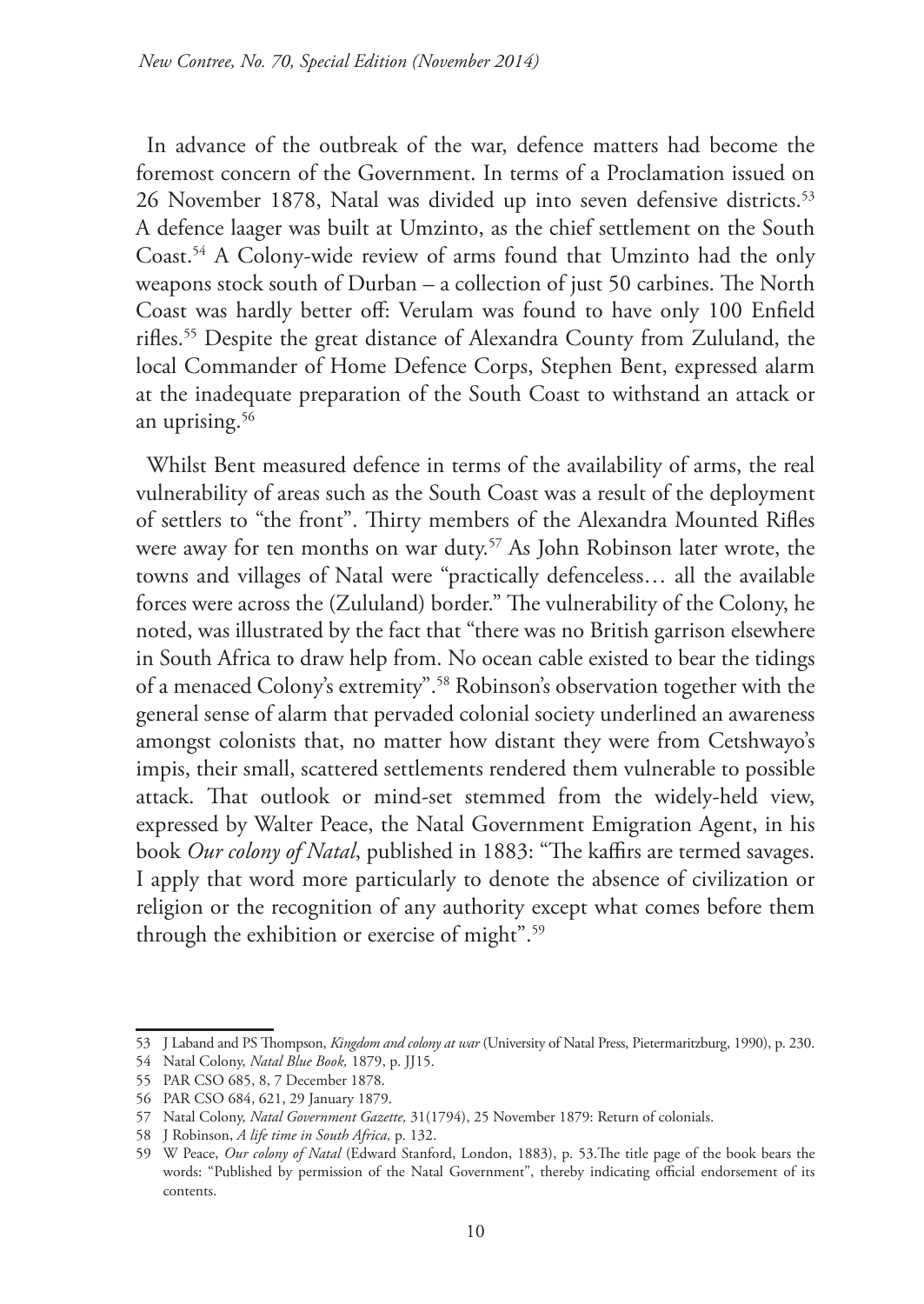But despite that insecurity, settler safety was not endangered. That, as Governor Henry Bulwer remarked in his address opening the Legislative Council on 6 November 1879, was due to the "most loyal behaviour of our Native population (and) the unbroken good order maintained throughout the Colony".<sup>60</sup> Bulwer's remarks indicate that whatever the demands and restrictions to which the African population was subject, such as hut tax and the prohibition of the sale of liquor, their existence was not one of oppression. Had that been the case they may well have exploited the vulnerability of settler communities to stage uprisings or to exact vengeance.

Nonetheless, the experience of the Anglo-Zulu War was that the security of districts could not be compromised. As the Colonial Commandant of the Volunteers, Major John George Dartnell told the Alexandra Mounted Rifles in 1881, "... every able-bodied man would have to bear arms".<sup>61</sup> As already noted, the potential vulnerability of settlers on the South Coast to possible attacks or threats from the African population was considerable given the fragmented nature of the area as a result of the presence of several mission reserves. It was the subject of settler criticism over the decades. In 1861, *Mercury* editor John Robinson criticised what he called the "ban" on white settlement in the reserves on the grounds of their potential "for scores of prosperous sugar estates".62 Criticisms were also made in submissions to the Select Committee on European Immigration in 1876.<sup>63</sup> As late as 1890, the idea of permitting European occupation of the African locations on the South Coast was debated in the Legislative Council but nothing came of the proposal despite pressure from settlers.<sup>64</sup> But apart from settler covetousness of that territory for economic reasons, its proximity to them did not prove a threat to their safety and security.

The proposed return of Cetshwayo from exile served to demonstrate simultaneously the settlers' sense of vulnerability and solidarity in such matters. In August 1882, 100 Alexandra County residents endorsed a petition against Cetshwayo's return. John Kirkman, a prominent sugar planter and member of the Alexandra County Association, denounced the return of Cetshwayo as "inimical to the peace" in that local Africans would perceive it as an act of weakness by the colonial authority. As such, the proposed return

<sup>60</sup> PAR CSO 728, 5190, Encl. 3.

<sup>61</sup> *Natal Mercury,* 22 August 1881.

<sup>62</sup> *Natal Mercury,* 25 April 1861.

<sup>63</sup> Natal Colony, *Natal Government Gazette,* 28(1613), 17 October 1876.

<sup>64</sup> Natal Colony, *Debates of the Legislative Council,* XIV, 1890, pp. 329-331.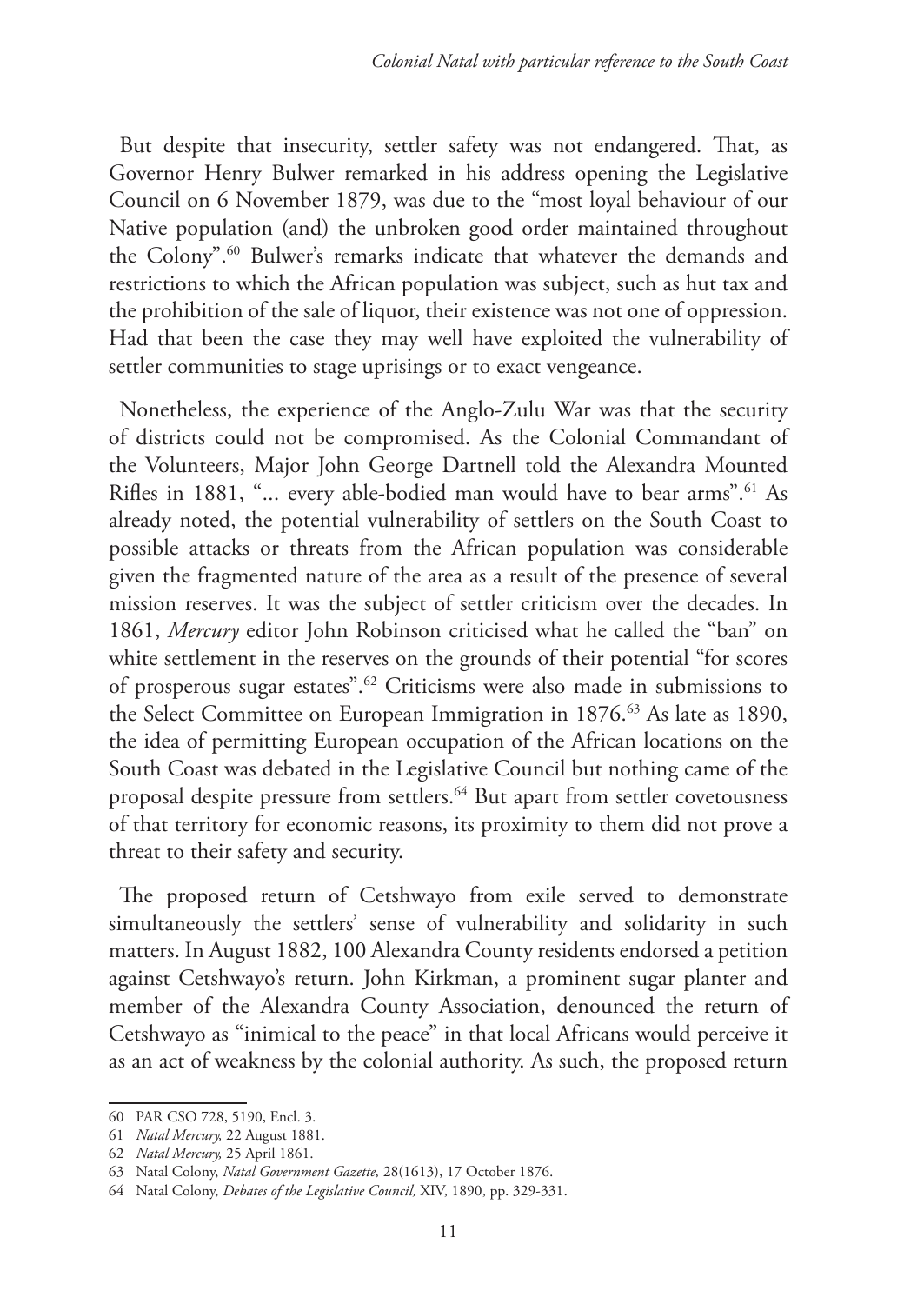was "fraught with danger". The Colonial Secretary subsequently confirmed that the Alexandra petition was dispatched to the Secretary of State for Colonies on 8 November 1882.<sup>65</sup> Following the British defeat at Isandlwana, fear and loathing of Cetshwayo was deeply entrenched in the psyche of the Natal settler community. Petitions were also recorded from other parts of the Colony, including Durban residents, opposing Cetshwayo's return.<sup>66</sup>

# **Flogging**

Indicative of settler preference for harsh punishment for African offenders was a series of petitions presented to the Legislative Council in1883 calling for magistrates to be empowered to order whipping as a punishment for recalcitrant Africans. Two of the petitions were from settlers in Weenen County. The third petition was submitted by Charles Reynolds and 52 others of Alexandra County.<sup>67</sup> At that time magistrates had to seek the Governor's assent for flogging as a punishment. In motivating the petitions, Thomas Reynolds, South Coast Member of the Legislative Council ( MLC), said that to do away with flogging was to" show ignorance" in how white people needed to deal with the "native races." Significantly John Robinson and James Liege Hulett were among the prominent politicians of the day who favoured flogging. Only Harry Escombe, a solicitor by profession, disagreed.<sup>68</sup> As S Pete and A Devenish have stated: "White settlers in colonial Natal seemed to possess an almost blind faith in the power of corporal punishment to control black offenders".69 Not only do the remarks of Thomas Reynolds endorse that statement; they also reflect the ideology of white supremacy as supported by novelist Anthony Trollope.70

# **Food security**

One of the ironies of settler society was that despite its domination of the indigenous Africans, it depended on them for labour and certain foodstuffs.

<sup>65</sup> PAR CSO 871, 3375, 24 August 1882.

<sup>66</sup> PAR CSO 877, 3964, 16 October 1882; PAR CSO 892, 338, 24 January 1883; *Natal Mercury,* 2 September 1882.

<sup>67</sup> Natal Colony, Natal Legislative Council, *Votes and Proceedings,* XXXIV, 1883, pp. 298, 311-312.

<sup>68</sup> Natal Colony, *Debates of the Legislative Council,* VI, 1883, pp. 31-36.

<sup>69</sup> S Pete and A Devenish, "Flogging, food and fear: Punishment and race in colonial Natal", *Journal of Southern African Studies,* 31(1), March 2005, p. 5.

<sup>70</sup> JH Davidson, *Trollope's South Africa...,* p. 455.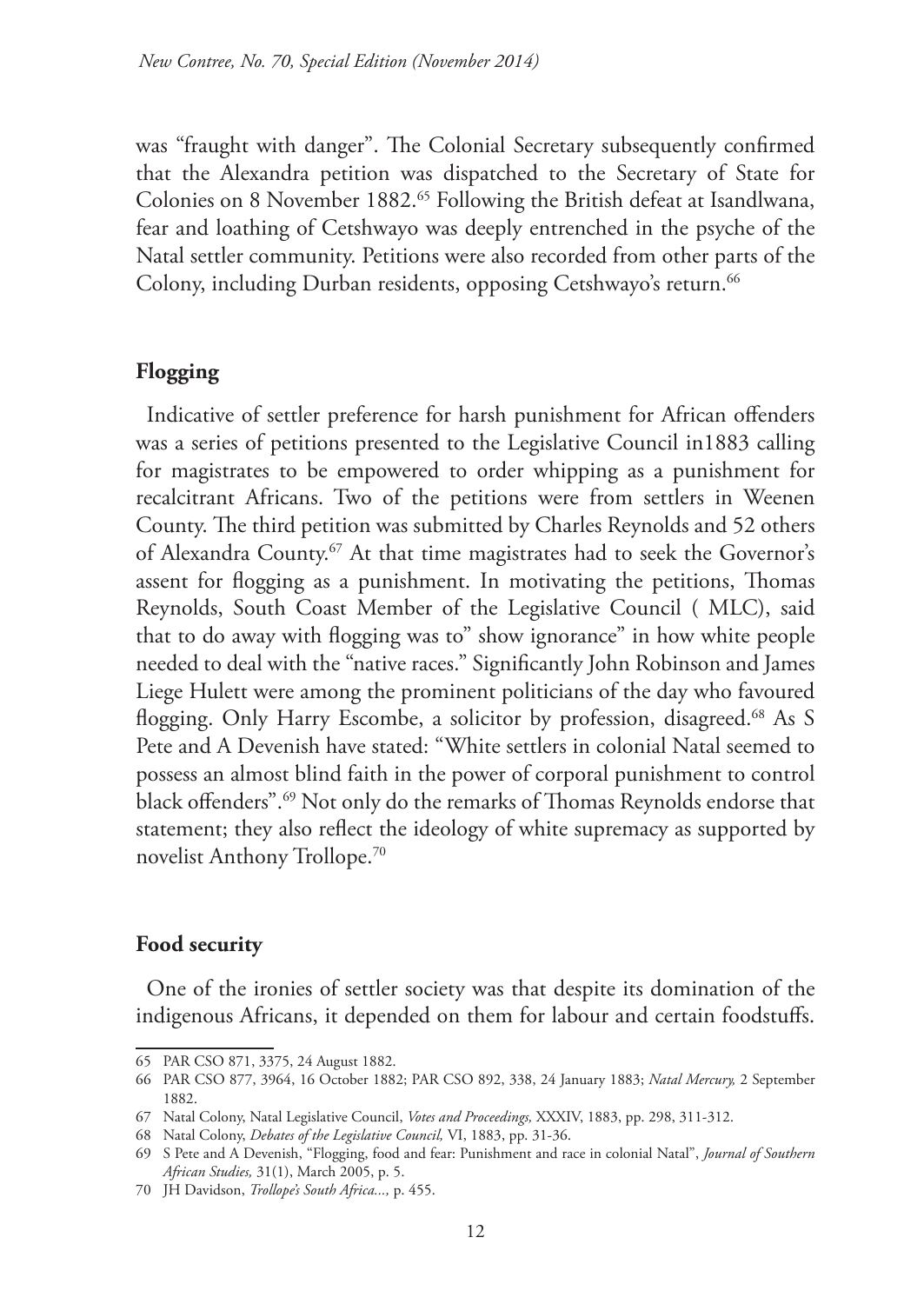Indeed, as John Lambert has pointed out, white agriculture in most of Natal "until the late 1880s remained backward and unproductive and the Colony's towns were to a large extent dependent on produce grown by African cultivators".71 In the 1870s and 1880s the food economy of Alexandra and Alfred Counties was dominated by Africans. This was especially apparent as regards the cultivation and production of maize. In Alexandra County, Africans cultivated 4,300 acres of maize in 1875 and realised a harvest of 15,500 muids. White farmers cultivated only 483 acres and produced 2,477 muids. In Alfred County, Africans produced 52,000 muids of maize while settlers produced only 456 muids.<sup>72</sup> The ready market for their produce meant that few Africans were dependent on cash wages by toiling in the fields of white settlers.73 As Alexander Brander, Field Cornet of Alexandra County, stated in 1875 with regard to the need for African labour, "the native population has almost entirely failed us".74

That situation began to change by the late 1880s when Africans were increasingly drawn to the Public Works Department to labour on railway construction or developments in Durban harbour where wages were much higher than those offered by white farmers. In 1889, AH Bisset of Lower Umzimkulu complained that his district was being "denuded of its African labour chiefly onto the railway extension and harbour works".75 In the mid-1890s the locust and rinderpest plagues drastically reversed flourishing African agriculture and contributed to the process of labour migration.<sup>76</sup> In 1897 the Commissioner for Agriculture, CB Lloyd, estimated stock losses for Africans as a result of rinderpest at 90%.77

## **The Indian presence and role**

The introduction of indentured Indian immigrants from 1860 was the result of the oscillating availability of African labour. Increasingly white farmers came to rely on indentured Indian labour both on the coast and inland. In 1881,

<sup>71</sup> J Lambert, "The undermining of the homestead economy in colonial Natal," *South African Historical Journal,* 23, December 1990, p. 61.

<sup>72</sup> Natal Colony, *Natal Blue Books,* 1875, X2-7; 1878, AA4-AA7; 1884, pp. X2-X7. A muid was equivalent to a large sack in capacity.

<sup>73</sup> C Bundy, *The rise and fall of the South African peasantry...,* p. 112.

<sup>74</sup> *Natal Mercury,* 3 August 1875.

<sup>75</sup> PAR SNA 1/1/120, 1207, 7 and 11 November 1889; SNA 1/1/121, 1260, 18 and 22 November 1889.

<sup>76</sup> J Lambert, *Betrayed trust...,* pp. 18, 159; C Bundy, *The rise and fall of the South African peasantry...,* p. 184.

<sup>77</sup> Natal Colony, *Natal Blue Book,* 1897, p. H162.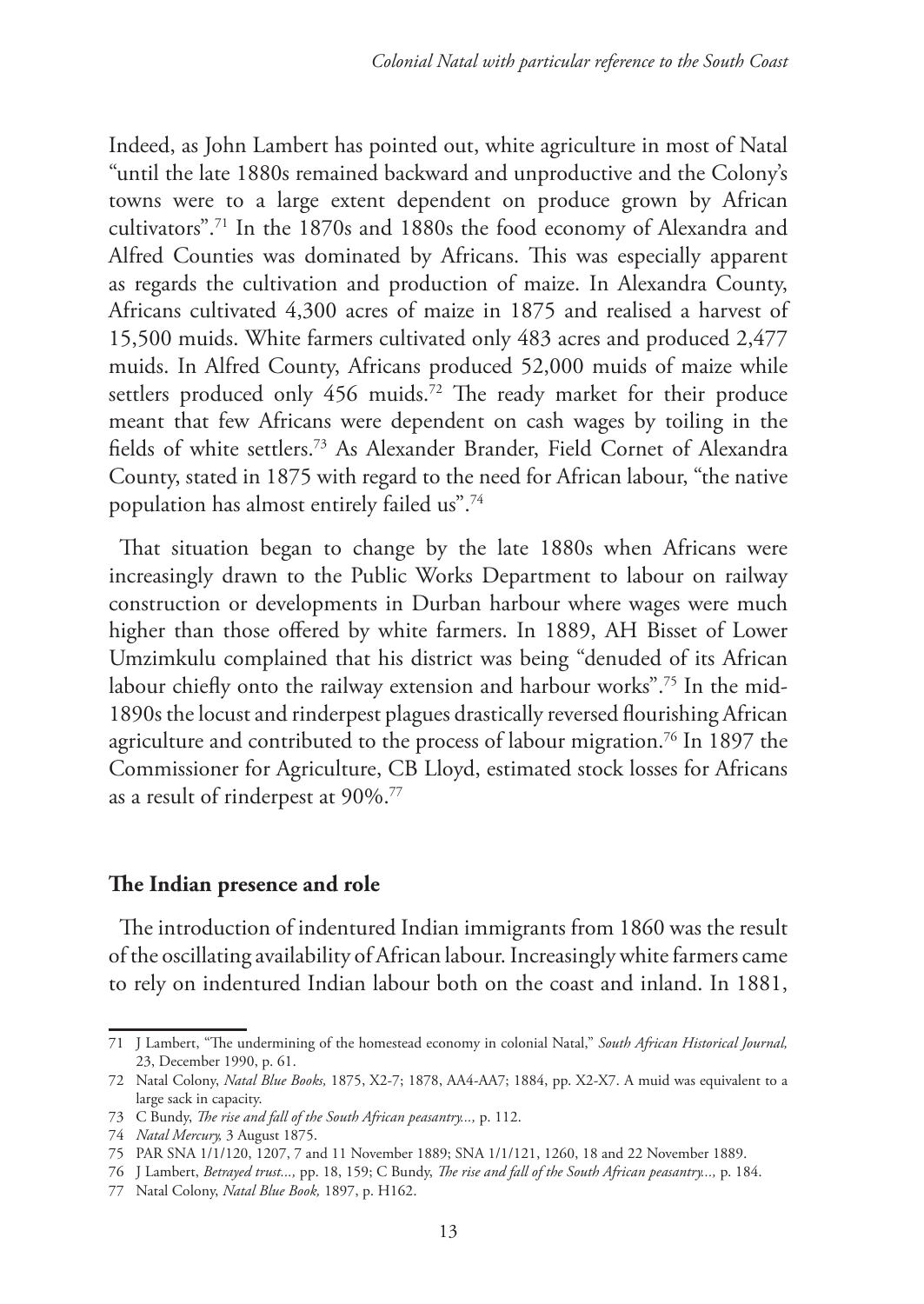for example, in the Pietermaritzburg area there were 71 different employers of Indian labour.78 From the 1880s, in terms of cash crops in Alexandra County, contract-expired or free Indians played a significant role in the cultivation of beans, rice, maize and tobacco.<sup>79</sup> In 1895 there were 10,000 acres under maize in Alexandra County of which Indians were the largest producers. <sup>80</sup>In Durban when the daily market opened in 1876, the *Mercury* acknowledged that Indians were "the principal vendors".<sup>81</sup> Sir Garnet Wolseley, Natal's Administrator in 1875 summed up the role of Indians in the Colony when he stated that "without them the commerce of Natal would languish and its revenue would be seriously reduced".82

The commercial intrusion of Indians into what was hitherto an exclusive settler domain caused resentment amongst small white storeowners particularly as the number of Indian-owned stores increased across the Colony and were underselling whites and cornering the African market.<sup>83</sup> By 1894, of the 32 stores in Alexandra County, twenty were Indian-owned.<sup>84</sup> This trend added to the sense of insecurity felt by white settlers and came to be known as the "coolie curse" or "Indian Question" which resulted in the appointment of a commission in 1885 known as the Wragg Commission to enquire into Indian immigration laws and regulations with a view to devising means of bringing the Indian population under more effective control.<sup>85</sup>

Regarding the Indian Question, settlers found themselves in a vexed position: while settler resentment was reaching new levels of intensity simultaneously the need for Indian labour was reaching new levels of necessity. This was particularly the case in the sugar industry. In 1895, Reynolds Bros with 752 Indian employees, was the largest employer of indentured labour on the South Coast.86 The Indian presence thus posed a dual challenge to white settlers. The less affluent section of the white community was dependent upon Indians for their daily food supplies delivered by Indian hawkers and itinerant traders

<sup>78</sup> Natal Colony, *Government Notice,* 422, 1881.

<sup>79</sup> GA Lucas (Resident Magistrate), *Supplements to the Blue Books for the colony of Natal* (Killie Campbell Library, Durban) 1886, p. B12; 1888, p. B9.

<sup>80</sup> Natal Colony, *Natal Blue Book,* 1894-1895, p. B43.

<sup>81</sup> *Natal Mercury,* 8 January 1876.

<sup>82</sup> RA Huttenback, *Gandhi in South Africa: British imperialism and the Indian question 1860-1914* (Cornell University Press, London, 1971), p. 33.

<sup>83</sup> Natal Colony, *Natal Blue Book,* 1883, GG45; *Supplement to the Blue Book for the colony of Natal...,* 1885, p. B62.

<sup>84</sup> J McLaurin (Resident Magistrate), *Supplement to the Blue Book for the colony of Natal* (Killie Campbell Library, Durban) 1893-1894, p. B53.

<sup>85</sup> Natal Colony, *Debates of the legislative council of the colony of Natal,* VII, 1884, p. 277.

<sup>86</sup> Natal Colony, *Natal Government Gazette,* 48(2736), 21 May 1895.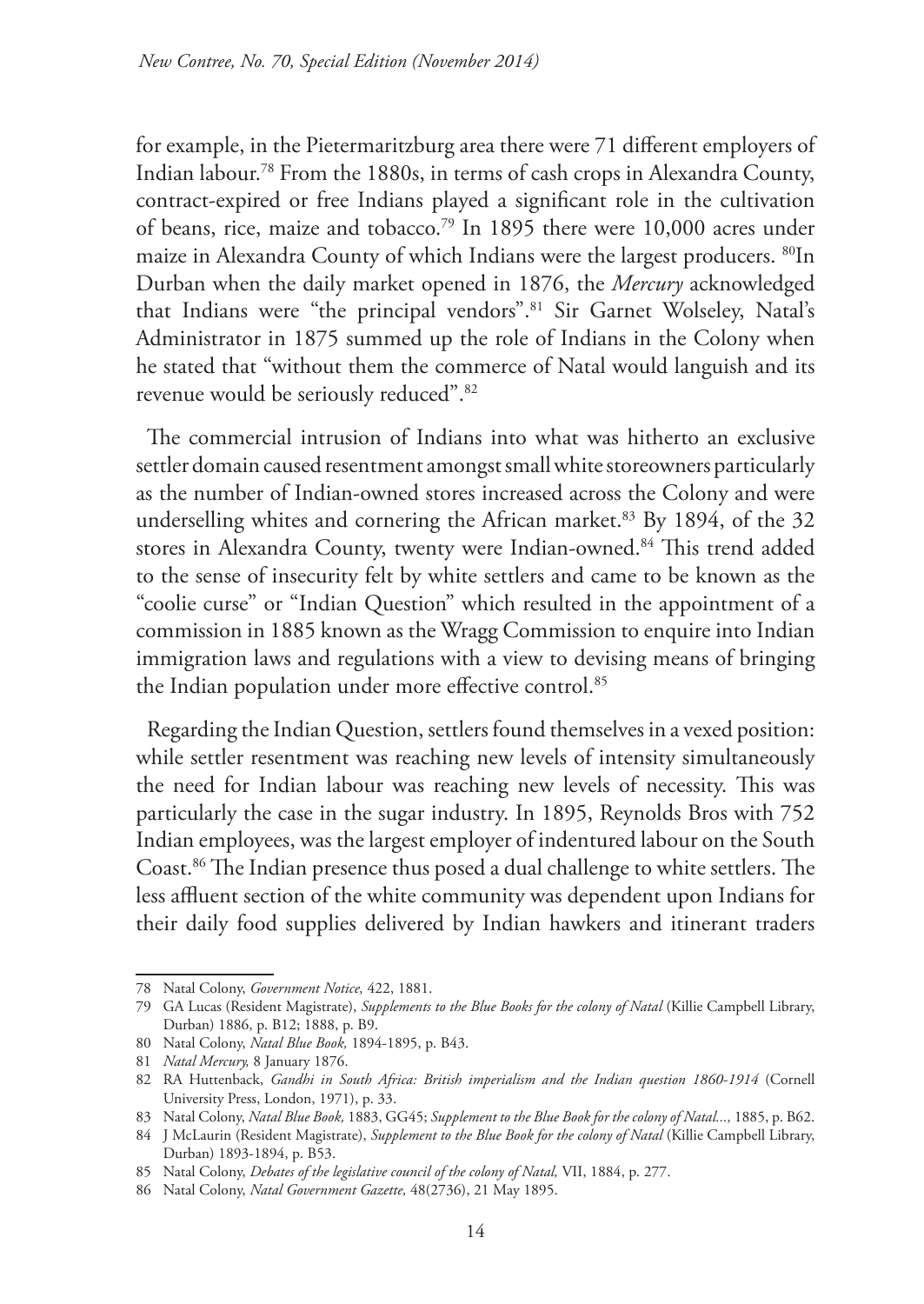known as *dukawallahs.*<sup>87</sup> Alexandra County senior Member of the Legislative Assembly (MLA), Robert Archibald, laid the blame for the proliferation of Indian traders in the towns and villages on "the working men (meaning whites) who daily live out of baskets brought round by the Indians".<sup>88</sup> A rift developed between sugar planters and small white business interests on the one hand and the white working class on the other. Yet they all opposed the idea of settler status for Indians.<sup>89</sup> Arising out of that insecurity and the fact that the Indian population, as a result of ongoing immigration, was increasing at a far more rapid rate than the white population, $90$  the settler Parliament resorted to a battery of discriminatory legislative measures intended to discourage Indian settlement. But their attempts to legislate security from the "coolie curse" failed to deter Indian immigration and settlement.<sup>91</sup> Ironically, it was the need of the sugar industry in particular which fuelled the ongoing arrival of indentured Indian labour. As Robert Archibald stated in evidence to the Clayton Commission in 1909, "stoppage of indenture would mean absolute ruin" for the sugar industry.<sup>92</sup>

Socially ostracized, the only threat Indians posed to white settler society was an economic one. This was aptly expressed by the *Natal Advertiser* as early as 1 December 1883 when it stated in an editorial: "Has it ever seriously entered the minds of the inhabitants of Natal that they are being egged out, ousted, browbeaten and defeated in the labour and trading market by the darkskinned immigrants from India's coral strands?" Besides the obvious fear on which that statement was premised, lay an ideological principle which Edward Said has adduced as follows: "The major component in European culture is the idea of (it) as a superior one in comparison with all non-European peoples and cultures".93 Nonetheless, if there was one white settler on the South Coast whose view of Indians was at odds with the ideology of his time, it was Edwin

<sup>87</sup> V Padayachee and R Morrell, "Indian merchants and Dukawallahs in the Natal economy 1875-1914,"*Journal of Southern African Studies,* 17(1), March 1991, pp. 12, 20.

<sup>88</sup> Natal Colony, *Debates of the legislative assembly,* 28, 1899, pp. 553-554.

<sup>89</sup> D Du Bois, "The 'coolie curse': The evolution of white colonial attitudes towards the Indian question 1860- 1900," *Historia,* 57(2), November 2012, pp. 50-51.

<sup>90</sup> In 1880 the Indian population was 18,877 to 25,271 whites. In 1897 there were 53,370 Indians to 50,241 whites. By 1907 the Indian population had reached 115,807 while the white population stood at 92,485. *Colony of Natal Statistical Year Book,* 1907, p. 3.

<sup>91</sup> These measures denied Indians the franchise, taxed those who declined to return to India at the conclusion of their indenture contracts, tightened regulations relating to quarantine for immigrants and sought to curb the granting of trading licences. None of them was effective, a factor proven by the continued increase in the Indian population. D Du Bois, *Labourer or settler? Colonial Natal's Indian dilemma* (Just Done Productions, Durban, 2011), pp. 127-148, 171-79.

<sup>92</sup> PAR CSO 1878, 5276, pp. 59-60.

<sup>93</sup> EW Said, *Orientalism...,* p. 7.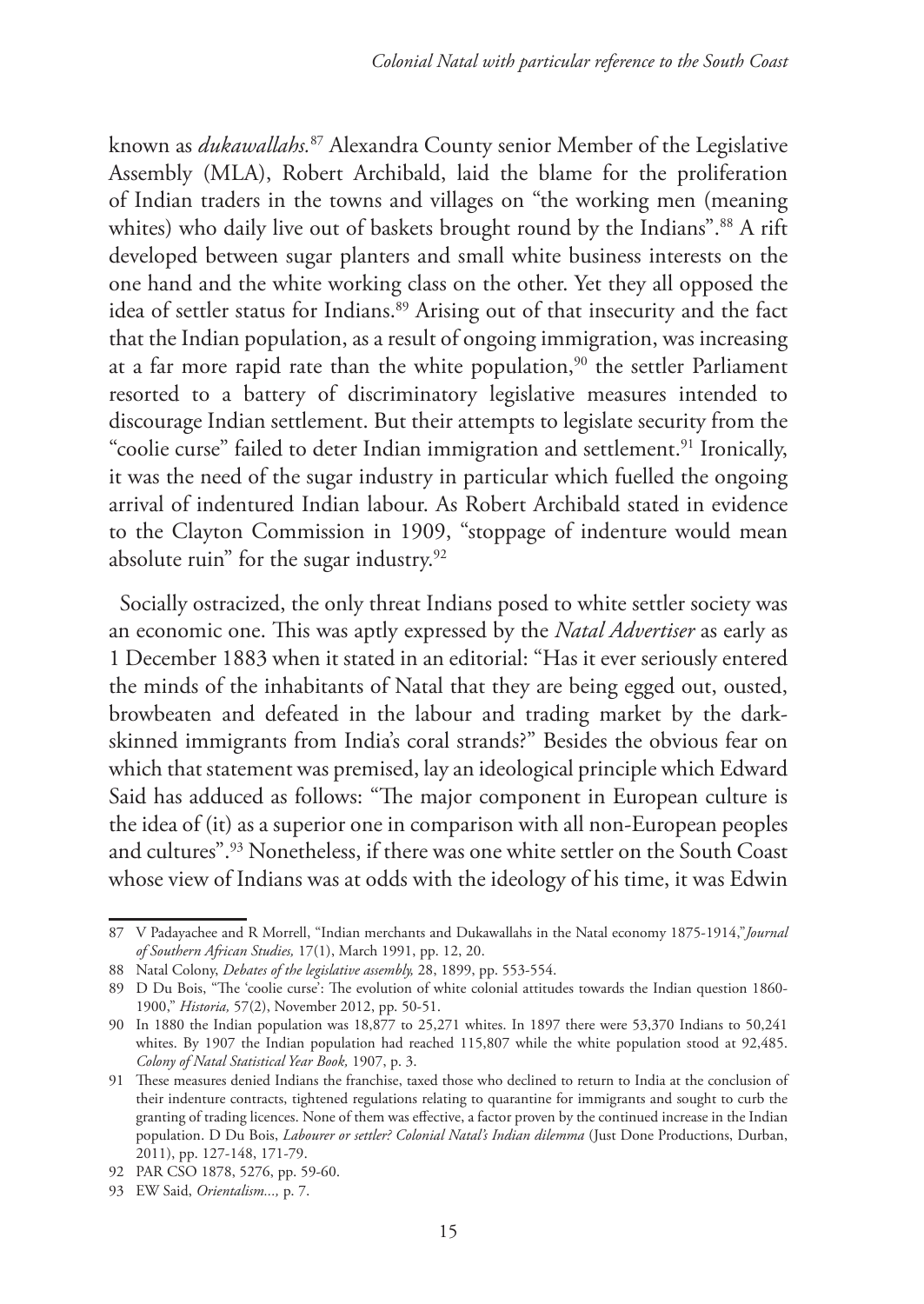Camp, a Port Shepst*o*ne resident who was Secretary in the Lower Umzimkulu Chamber of Commerce. He also had a regular column in the *Natal Mercury* titled 'Ideas from Port Shepstone'. In his column published on 11 July 1900 he stated: "I confess I see no help for this but by accepting the coolie as a citizen and giving him the help of that position. One thing is certain, whether we like it or not, he is, and will become even more so an important factor in our population".

# **Pondoland border**

Although the southern border of Alfred County was a frontier area, it did not experience the unrest and hostility which characterised the Cape's eastern frontier or the "long-standing Zulu difficulty," as the Resident Magistrate for Umvoti County stated in a report or what his counterpart for Weenen County described in 1878 as an "unsettled state".<sup>94</sup> However, a cause for concern and insecurity was the "indiscriminate sale of firearms" to Africans which occurred following the discovery of diamonds in the Northern Cape and which attracted African labour. The thought of Africans returning home armed evidently alarmed some settlers, unnecessarily as it turned out.<sup>95</sup>

But in May 1882 Alfred County Resident Magistrate James Giles, in a confidential letter to the Colonial Secretary stated that there was a "revival lately of gun-running" into Pondoland.<sup>96</sup> Nothing further came of that issue as attention then shifted to stock theft. Early in 1885 Giles reported that stock losses were being incurred by both African and settler farmers with as many as 50 sheep at a time being plundered and taken across the border into Pondoland. This persisted into the 1890s when John Rethman MLC for Alfred County, complained about the "wholesale" theft of livestock by Pondos.<sup>97</sup>

Insecurity on the Pondoland border worsened from 1890 as a result of faction fighting between Paramount Chief Sigcau and Mhlangaso, the Pondo chief whose people lived near the Alfred County border. As a result the contingent of Natal Mounted Police was increased from fifteen to fifty.<sup>98</sup> By March 1891

<sup>94</sup> Natal Colony, Magistrates' Reports, *Natal Blue Book,* 1878, pp. JJ14; JJ16.

<sup>95</sup> PAR CSO 461, 152, 12 November 1873.

<sup>96</sup> PAR CSO Confidential Minute Papers, 2555C/15/82, 20 and 27 May 1882.

<sup>97</sup> PAR SNA 1/1/162, 1165, 19 October 1892; SNA 1/1/147, 1166, 8 October 1891.

<sup>98</sup> PAR CSO 1268, 4613, 24 and 29 July 1890; *Natal Mercury,* 12 December 1890.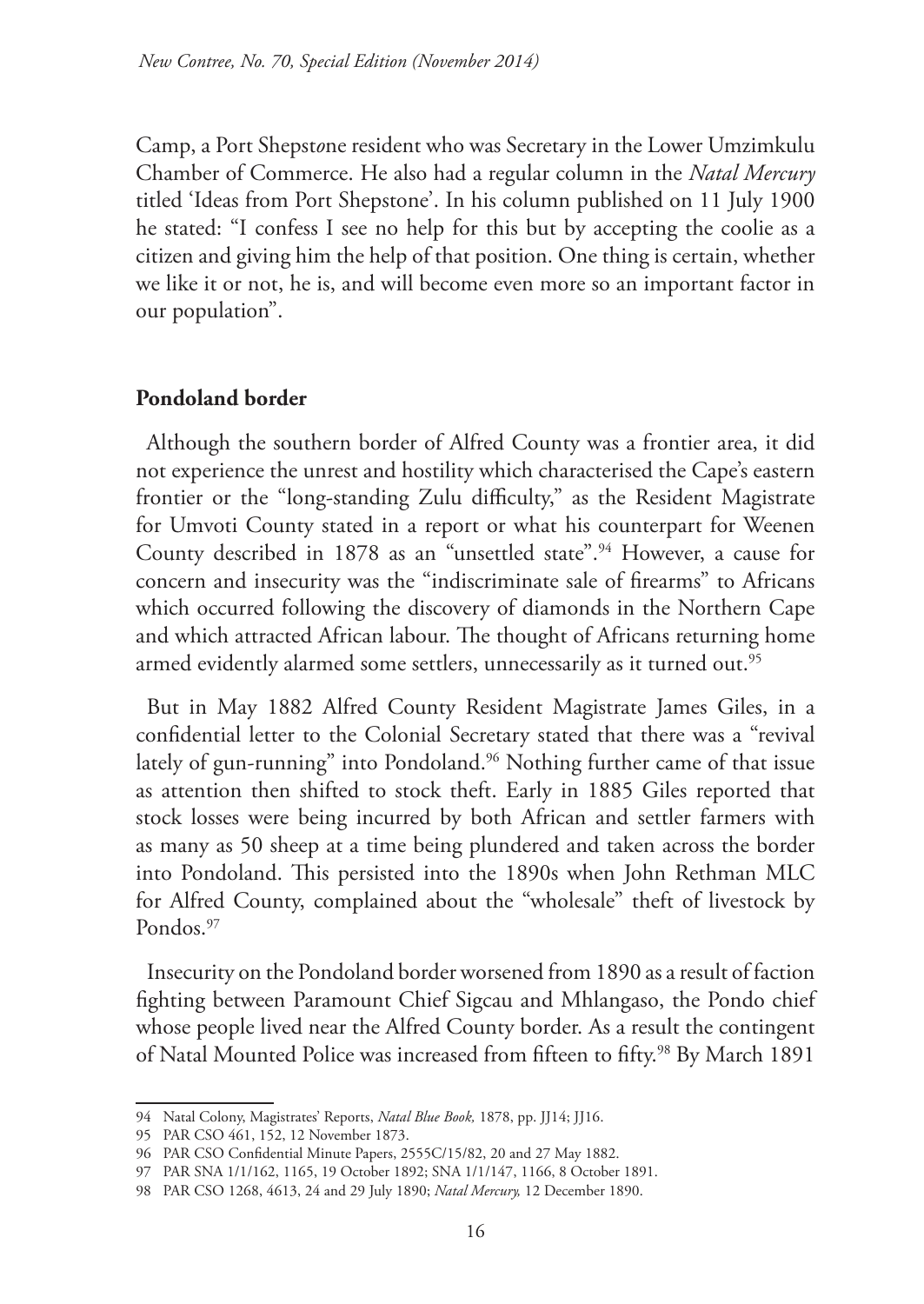the situation was described as having gone from "bad to worse".99 Addressing the newly-elected Legislative Assembly in October 1893, Governor Hely-Hutchinson expressed concern at the state of Natal's southern boundary arising from inter-tribal disturbances in Pondoland.100 Essentially, as William Beinart points out, "the civil war in Pondoland was a struggle for power between a new paramount and the dominant councillor of old, a struggle over policy towards the colonial power".101 Hostilities between the two continued until 1894 when the Cape annexed Pondoland.

## **Anglo-Boer War**

The outbreak of the Anglo-Boer War was on 11 October 1899 and affected all parts of Natal in terms of settler manpower and resources. The Border Mounted Rifles (the BMR was an amalgamation of the Alexandra Mounted Rifles and the Umzimkulu Mounted Rifles) contributed 286 men to the Colony's war effort.102 As Alexandra County Resident Magistrate, James McLaurin remarked, the war meant that "a good many of the leading residents had to desert their farms for the front." Their absence, he noted with relief, did not engender unrest amongst Africans whom he praised for their "thorough loyalty to the Crown".<sup>103</sup>

Following the capture of the Boer capitals by June 1900 and the change in the nature of the war, the task of the colonial militia was over. By October 1900 the BMR volunteers returned to their South Coast homes.<sup>104</sup> As a region, the Anglo-Boer War posed no threat to its safety and security. As was the case during the Anglo- Zulu War, the African population did not exploit the vulnerability of settler farms and families as a result of the absence of many of the settler men on military duty elsewhere in the Colony.

One factor which would seem to indicate the extent to which settlers were consistently aware of their vulnerability was their involvement in the Rifle Associations. No other civic organization was as prolific as the Rifle Associations. Despite the vanquishing of the Zulu threat, by 1904 the

<sup>99</sup> *Natal Mercury,* 9 March 1891.

<sup>100</sup> Natal Colony, *Natal Government Gazette,* 45(2642), 19 October 1893. In a report on 10 August 1893, the *Natal Witness* referred to Natal's southern border as 'the most unsettled in the whole of Natal'.

<sup>101</sup> W Beinart, *The political economy of Pondoland 1860-1930* (Ravan Press, Johannesburg, 1982), p. 34.

<sup>102</sup> EH Brookes and C de B Webb, *A history of Natal...,* p. 202.

<sup>103</sup> Natal Colony, *Natal Blue Book,* Departmental Report, 1899 p. B91.

<sup>104</sup> *Natal Mercury,* 31 October 1900.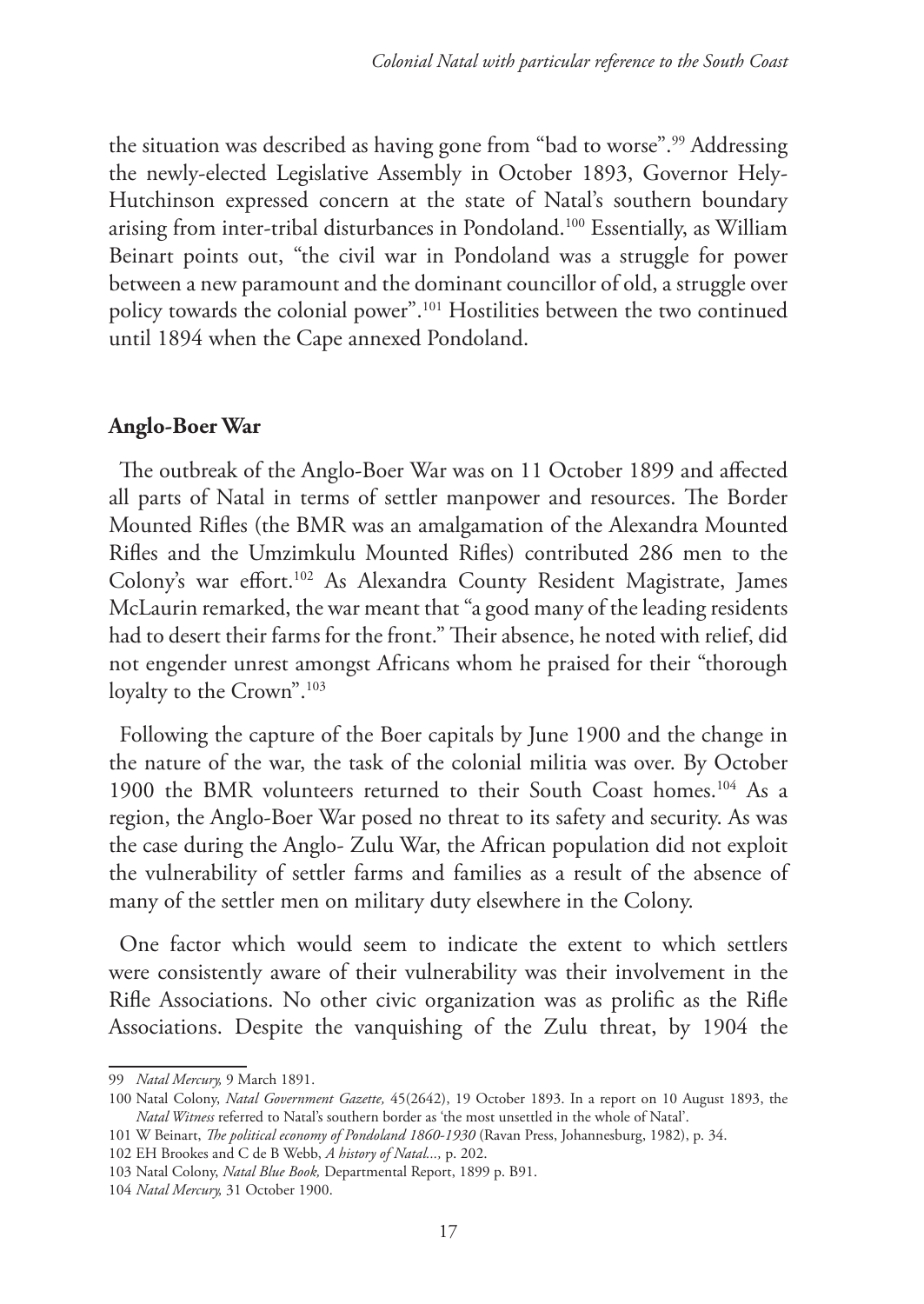number of Rifle Associations on record had grown to 62. They submitted regular reports and many had balance sheets which reflected considerable privately generated funding.105 Given the relative safety which the scattered settler communities enjoyed throughout the colonial period, with particular reference to the South Coast region, suggests that the settler fears as regards possible African unrest, were exaggerated.

## **The African unrest of 1906 and the union issue**

The backlash from the African community in 1906 against the new £1 poll tax, which culminated in the Bhambatha rebellion, posed the greatest threat to settler safety and security since the Anglo-Zulu War. Imposed in addition to the existing hut and dog taxes, increased rents and debts, the restrictive pass laws, police aggression and unsympathetic courts, as Jeff Guy argues, the poll tax exacerbated an already tense situation in which Africans perceived themselves to be effectively under colonial siege.<sup>106</sup>

Collection of the new tax began in January 1906. Resentment of it coincided with confrontation. In February two white police officers were stabbed to death near Richmond in a clash with an armed impi*.* The month before, a white farmer was murdered in the Camperdown district. As a result, settler women and children in the districts of Richmond, Ixopo, Highflats, St Faiths and Bulwer were quartered in laagers (buildings encircled with barbed wire and trenches).<sup>107</sup>

The response of the colonial militia to the unrest was highhanded. From 12 February Colonel Duncan McKenzie's Field Force carved a swathe of destruction as it headed southward towards Umzinto in Alexandra County, burning kraals and seizing livestock on the grounds that the owners may have been involved in the killing of the police officers near Richmond. At Umzinto McKenzie confronted Charlie Fynn and his indunas over their refusal to pay poll tax. After imposing a fine of 1,200 head of cattle, sentencing 38 of Fynn's men to fines, floggings and gaol sentences and imposing the death sentence on

<sup>105</sup> Natal Colony, Natal legislative assembly, *Votes and proceedings,* LXII, 1904, pp. xiv-xvi, xix.

<sup>106</sup> J Guy, *Remembering the Rebellion: The Zulu uprising of 1906* (University of KwaZulu-Natal Press, Scottsville, 2006), p. 23. The poll tax was imposed as part of the austerity measures the Natal Government took to increase revenue in the face of economic recession. It was also intended to compel Africans to seek employment on the mines and in the towns.

<sup>107</sup> J Guy, *Remembering the Rebellion...,* p. 50.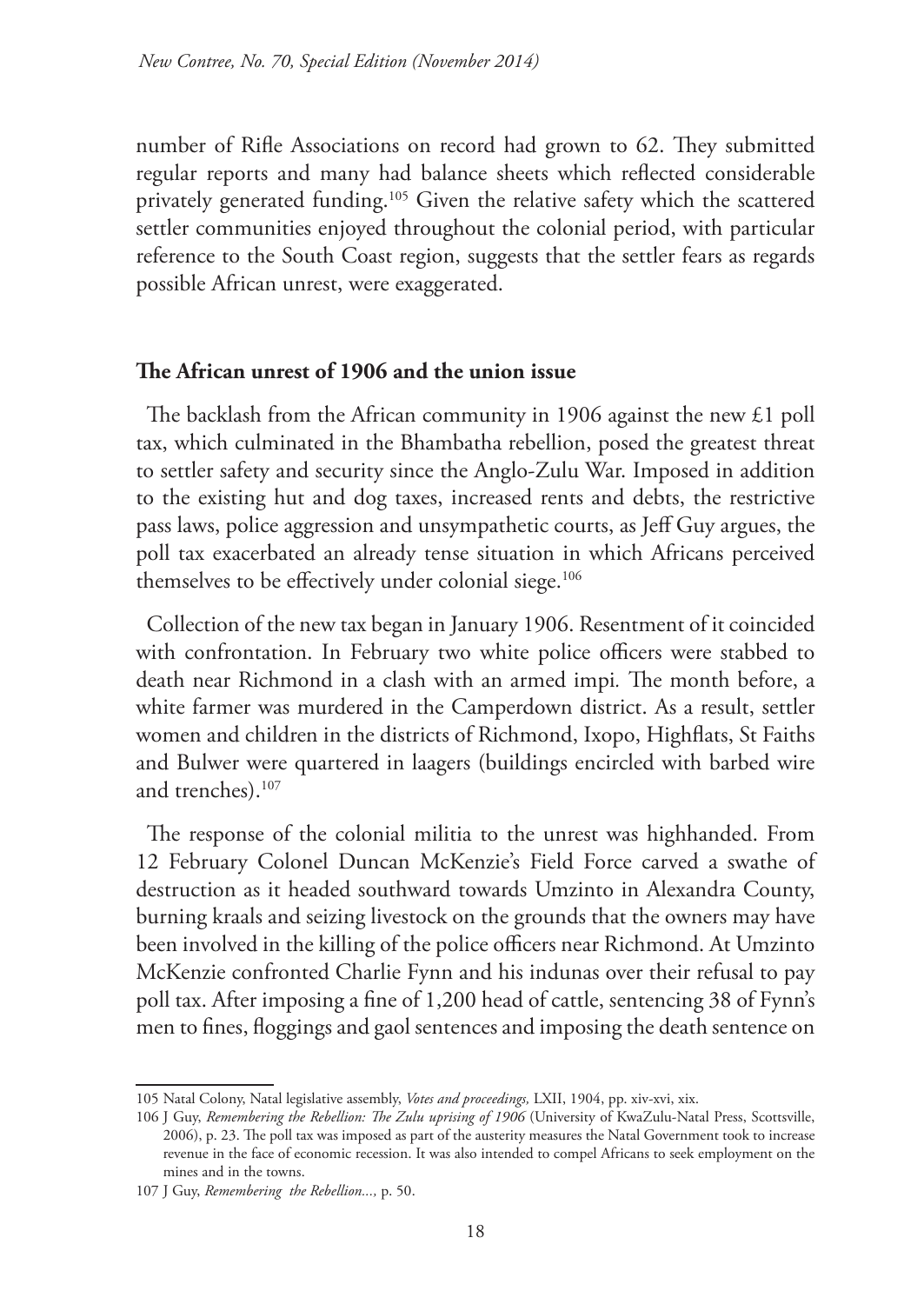five of them, McKenzie withdrew his force.108 Despite McKenzie's excessive use of force and his provocative and peremptory approach, no further unrest occurred in the South Coast region. A report in the *Mercury* on 17 March noted that peace and quiet had returned to Alexandra County. Subsequent reports confirmed that trend and remarked that "good humoured" Africans were paying their taxes.<sup>109</sup>

That situation was sustained despite the execution of twelve Africans in Richmond on 2 April convicted by a military court for their part in the killing of the two white policemen in January. It was also sustained in the wake of the massacre by colonial troops of an estimated 600 supporters of Bhambatha in the Mome gorge in the Nkandhla forest on 10 June and the subsequent destruction of 7,000 huts in the Maphumalo district and the overall loss of some 3,500 African lives.<sup>110</sup> The extent to which settlers were vulnerable to an African uprising as a result of events in 1906 weighed heavily on their thinking in the years that followed and proved critical in Natal's decision to join the union of South African colonies in 1909. Militarily a united South Africa promised greater security for settlers and would deter uprisings such as Natal experienced in 1906.

## **Conclusion**

Although it is not possible to quantify to what extent the military factor influenced Natal voters to endorse union with the other three colonies in the June 1909 referendum,<sup>111</sup> what is significant is that the country districts were more supportive of it than the urban communities of Durban and Pietermaritzburg. The relative isolation of the country districts and the scare that the unrest of 1906 produced, arguably, may have been more conclusive in promoting the view that a union dispensation ensured future security. Alfred and Alexandra Counties, for example, returned resounding votes in support of union  $-$  83% and 86% respectively.<sup>112</sup> That vote expressed the historic solidarity which South Coast settlers and other rural, settler communities had

<sup>108</sup> J Guy, *Remembering the Rebellion...,* pp. 50, 55. The Governor did not impose the death sentences.

<sup>109</sup> *Natal Mercury,* 10 April and 8 June 1906.

<sup>110</sup> J Guy, *Remembering the Rebellion...,* pp. 44, 170.

<sup>111</sup> A union dispensation offered strong central government. Those opposed to it, such as Percy Arthur Silburn, who represented Alfred County in the Natal Legislative Assembly, believed it would result in Afrikaner domination. They prioritised culture and local autonomy ahead of the mutual security of union.

<sup>112</sup> *Natal Mercury,* 14 June 1909. Coastal counties. S O'Byrne Spencer, *British settlers in Natal – A biographical register* (University of Natal Press, Pietermaritzburg, 1983), p. 123.